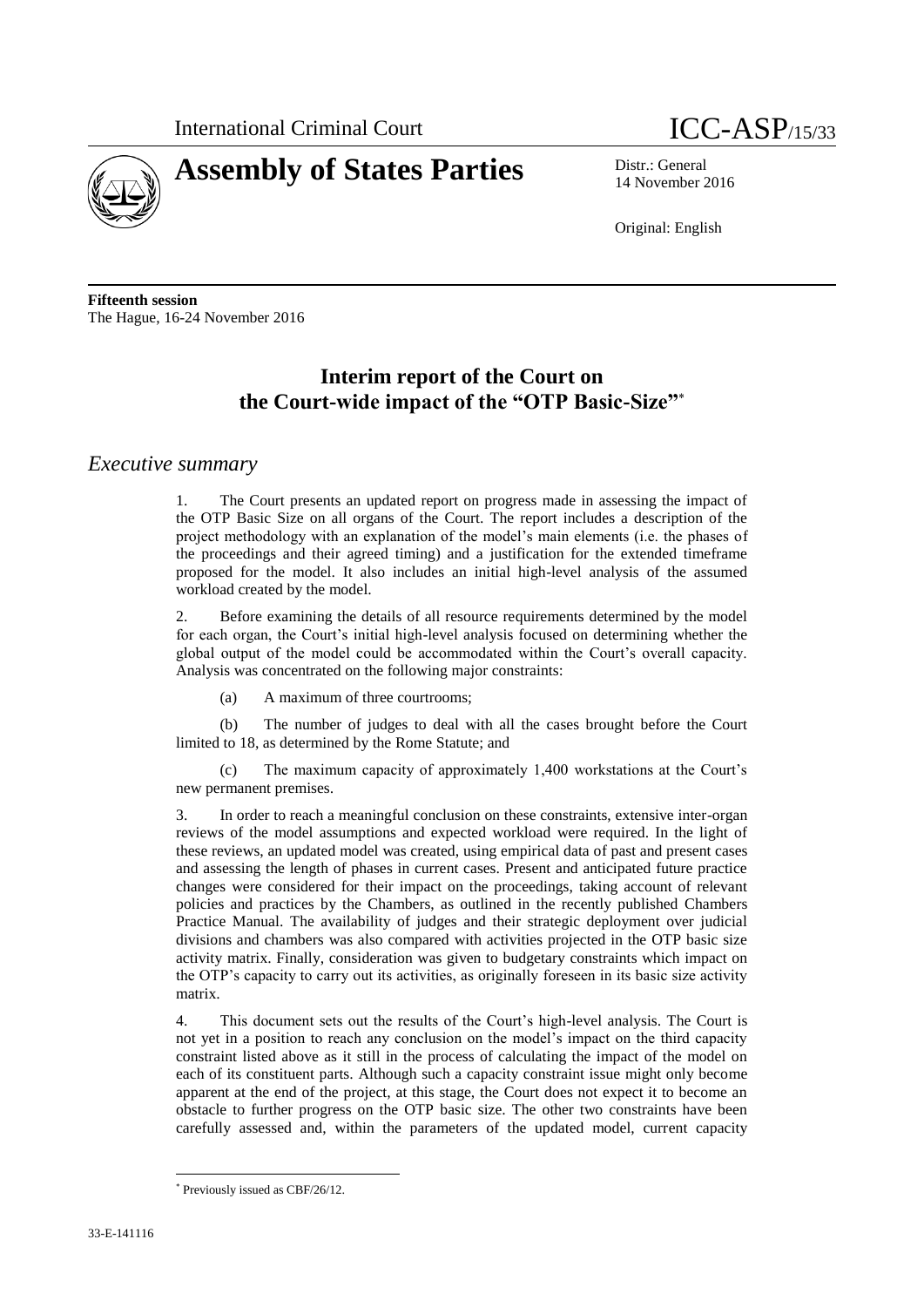appears to be sufficient to accommodate the number of cases that will be brought before the Court according to the OTP basic size plan.

5. To conclude the analysis of the impact of the model on the Court, the plan for the remainder of the project is for the organs to determine and discuss the detailed costing of all the activities assumed by the model. In this report, the Court describes the "building blocks" to be used by each organ to identify triggers for cost increases or decreases in the model and to determine its estimated budgetary impact. While inviting the Committee to comment on its chosen methodology and model update, the Court proposes to submit a final report on the outcome of the project at the twenty-seventh session of the Committee.

#### **A. Introduction**

1. At its fourteenth session, the Assembly of States Parties ("the Assembly") welcomed the work undertaken so far by the Office of the Prosecutor ("OTP") on its basic size with a view to increasing the predictability and certainty of the budgetary resources the OTP considers necessary in order to carry out its mandate. It noted, further, "that this exercise is still on-going and that additional work is still required on the budgetary implications for the Office as well as for the other organs of the Court in accordance with the 'One-Courtprinciple' and requested the Court "to submit a full costing of the impact of the 'Basic Size model on the Office of the Prosecutor and the other organs of the Court to the Committee on Budget and Finance well in advance of its twenty-sixth session […]."<sup>1</sup>

2. This followed a request to the Court by the Committee on Budget and Finance ("the Committee") at its twenty-fourth session to provide "at its twenty-sixth session a 'basic size' budget for the whole organization (including the Registry), in line with the approach proposed by the OTP."<sup>2</sup>

3. The Court has since engaged in intense inter-organ consultations coordinated by a steering group comprised of representatives of senior management across the organs. A separate technical inter-organ taskforce has collected relevant data and defined core assumptions upon which organ-specific calculations need to be premised.

4. On the basis of the requirements defined by the Assembly and the Committee, the Court's objective for the exercise is threefold:

(a) To determine the proposed basic size for the whole organization, describing the "reasonable shape" of the Court;

(b) To include a full costing of the impact of the OTP basic size and its Strategic Plan for 2016-2018; and

(c) Based on the foregoing, to develop a high-level multi-year budget estimate for the whole Court, describing linkages between the cost drivers and their resource effects for all organs.<sup>3</sup>

5. The project can therefore be defined as a Court-wide exercise explaining the impact of the OTP-driven model on the Court as a whole. In that context, the assumptions carry a mix of organ-specific assumption (such as investigation – trial ratios) combined with some agreed inter-organ assumptions (such as average duration of trials). These combined assumptions should be seen for modelling purposes and not implicit of assumed judicial or procedural outcomes. For example, the model carries an expectation that three out of four investigations will go directly to the trial phase on completion of the investigation: the Court uses this ratio in the model but it does not automatically mean that the Pre-Trial Chambers will issue arrest warrants in 75 per cent of cases or that those warrants will be immediately executed.

<sup>1</sup> *Official Records of the Assembly of States Parties to the Rome Statute of the International Criminal Court, Fourteenth session, The Hague, 18-26 November 2015*, (ICC-ASP/14/20), vol I, part III, ICC-ASP/14/Res.1, J, para. 12.

<sup>2</sup> *Official Records … Fourteenth session … 2015* (ICC-ASP-14/20), vol II, part B.1, para. 78. See also *Official Records … Fourteenth session … 2015* (ICC/ASP/14/20), vol. II, part B.2, para. 26.

<sup>&</sup>lt;sup>3</sup> The latter refers to a request by the Committee in the report on its resumed twenty-fourth session, *Official Records … Fourteenth session … 2015* (ICC/ASP/14/20), vol. II, part B.2, para. 26.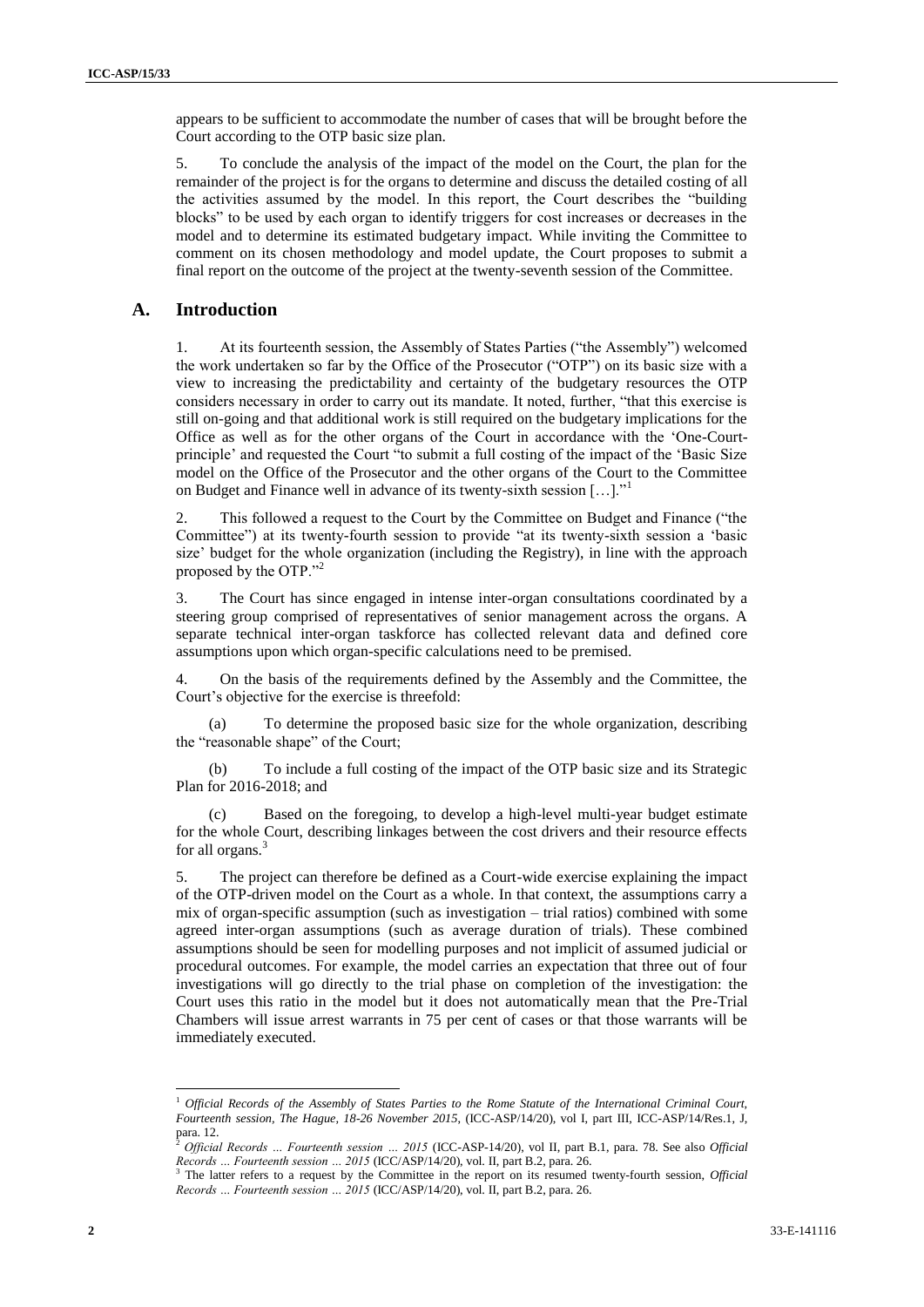### **B. Project methodology description**

6. The objectives of the Court-wide basic size exercise are quite broad, as explained above. The Committee is expecting an impact study for the whole organization (including the Judiciary and Registry). Given the inherent unpredictability of the actual progress of future investigations and court proceedings, the Court determined that the exercise had to be addressed through the collective effort of all organs, with particular focus on the need to ensure that all model assumptions were clearly indicated, understood and approved by all organs for modelling purposes. The Court's senior management assigned high priority to this project and created a taskforce composed of representatives of all organs.

#### **1. Project management – working methods**

7. The taskforce, which meets twice a week, is chaired by the Chief of Budget Section and is composed of 11 other staff members from Judiciary, OTP and Registry, including section chiefs and other senior managers. A steering committee composed of three Registry and OTP Directors and the Presidency's Chef de Cabinet, guides the work of the taskforce by approving planned activities, regularly reviewing output and presenting monthly reports to the Court's Coordination Council.

8. A project plan was proposed by the taskforce and approved by the steering committee at the outset of the project. The project plan followed the approach taken by the OTP in developing its basic size project in 2015. Two main phases are envisaged over the first six months of the year. The main objective of the first phase is to clarify and document all elements of the Court-wide model, based on the OTP basic size model. Emphasis is placed on determining the average timing for each organ of the different phases of proceedings and on projecting all cases planned over an agreed timeframe.

9. By ensuring a common interpretation of all the elements used by the model and the workload projections, this phase creates the building block, parameters and ground rules for the Court-wide project. It is the platform on which the second phase can be developed in order to determine the full costing of the model for the Court as a whole, with transparent assumptions and indications of the most important linkages between cost drivers.

10. From a timing perspective, the taskforce estimated that the first phase would be nearing completion by the time of submission of the report to the twenty-sixth session of the Committee. This document therefore reports on the activities and results of the first phase of the project, and proposes that activities be continued for the remainder of the first semester in order to be able to produce the required full costing report for the twentyseventh session of the Committee in September 2016.

#### **2. High-level project plan**

11. The high-level project plan consists of the following phases and activities:

(a) Phase 1 (December 2015 to March 2016): high-level impact and preliminary findings:

- (i) Model definition agreement;
- (ii) Model timing agreement;
- (iii) Six-year projection workload agreement;
- (iv) High-level impact analysis capacity constraints review;
- (v) Reporting (CoCo and the Committee 26 reports).
- (b) Phase 2 (March 2016 to June 2016): full impact costing:
	- (i) Detailed updated impact OTP review;
	- (ii) Detailed impact Judiciary;
	- (iii) Detailed impact Registry;
	- (iv) Budgetary review impact;
	- (v) Court-wide final review;
	- (vi) Reporting (CoCo and the Committee 27 reports).
- 12. Phase 1 activities are described in more detail below.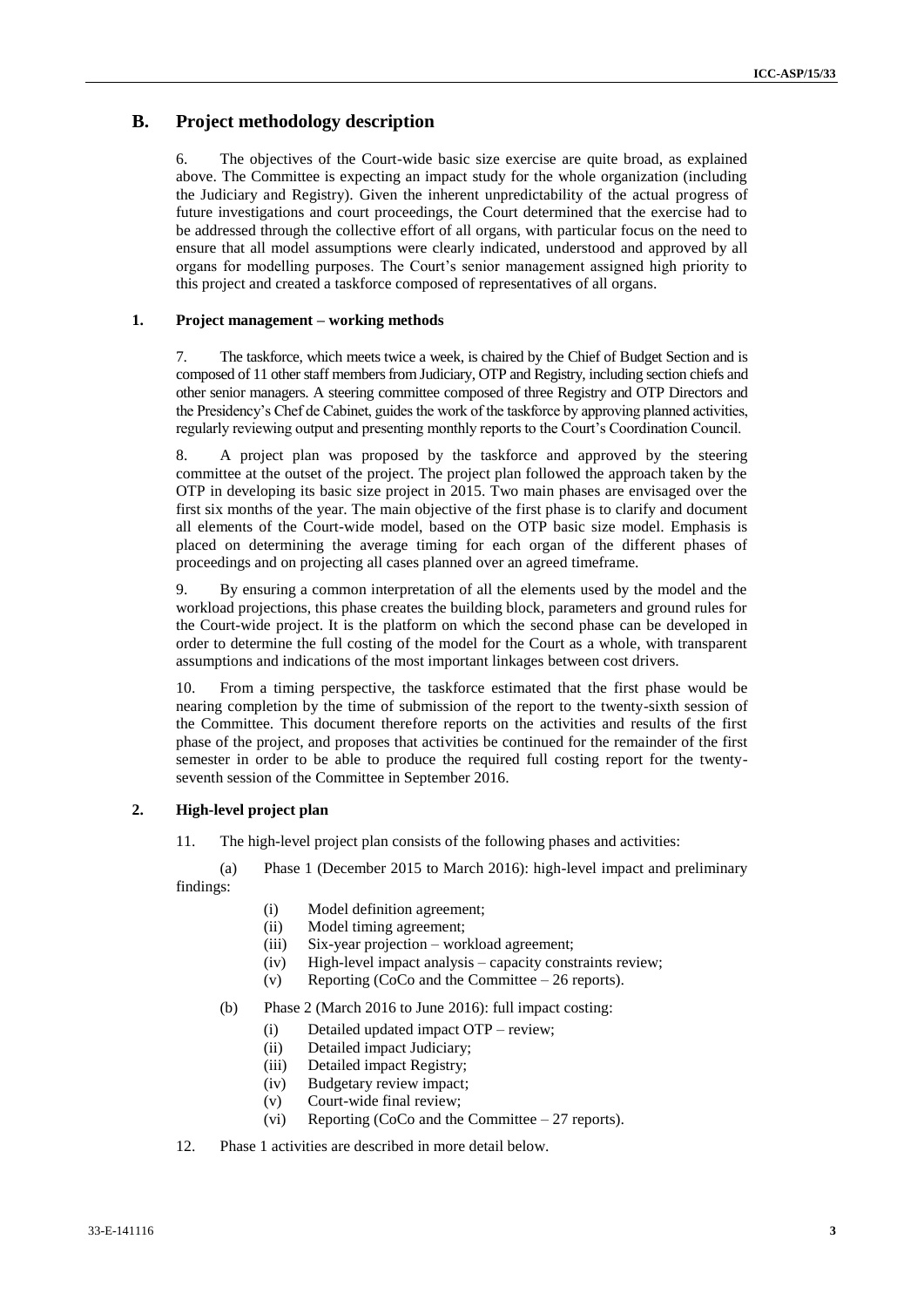#### **3. Model definition and model timing**

13. The OTP basic size is premised on a set of assumptions concerning the number of simultaneous processes and proceedings under way at a given time (investigations, pretrial, trial, appeals and reparations proceedings) and an estimated duration per activity. Based on these parameters, it is possible to establish a general activity matrix which, in a next step, will provide an approximate yearly costing of activities based on the matrix.

14. As part of the Court's basic size exercise, an inter-organ effort was undertaken to review and, where appropriate, adjust the set of assumptions underlying the OTP basic size activity matrix. The initial activities of the project included a thorough review of the OTP basic size in order to integrate the Court-wide perspective into the original OTP-centred model. The work done at that stage included addressing the need to add reparations activities to a model which, for the OTP, stopped on completion of the Appeals phase. The role of the OTP in reparations is too limited to justify including this phase in its model. For the Court, on other hand, operations continue with reparations and, as this is a new activity for which no historical data exists, some assumptions, such as, for example, maintaining a field office presence or outreach activities, have to be included.

15. Because all organs of the Court are involved in the operations with different mandates and different triggers for their operations, the model had to be reviewed in detail. The review first addressed the judicial phases to determine if they were aligned with the planned OTP phases. Registry activities were then also included in the model, first in support of the judicial and prosecutorial activities, then considering its own mandated activities, such as outreach activities in the field. Work on the details of the model clearly shows that the timing of the organs differs, even within the same phase. While the OTP triggers activities when it initiates investigations, the Registry is involved early in order to support both the OTP and the Judiciary and to implement its own mandate. Work in Chambers is also likely to start at the early stages of determination of a case, although the bulk of its activities will commence with the initial appearance of a suspect. The Registry's activities continue after completion of trial activities for both OTP and Chambers, with the implementation of any judicial reparations decision. The Registry's work with victims requires that it be involved at the reparations implementation stage, once the Chamber has delivered a final reparations decision.

16. On examination of the model, the Court also determined that minor elements of the OTP timeline needed to be adapted to ensure consistent understanding of all proceedings activities by the OTP, the Judiciary and the Registry. This slight adjustment led to a revised OTP basic size model for the Court-wide exercise. The main features of the model<sup>4</sup> are:

(a) *Preliminary examination:* the first chronological phase in the model is included for consistency purposes, but has no significant weight on impact determination as a whole. Its timeframe is not used to determine the length of the proceedings as it is considered too unpredictable. At the same time, however crucial for the future of a case, preliminary examination activities precede determination of a new situation and are even further away from determination of a case. OTP is the main actor in this phase and its impact on the rest of the model is therefore limited.

(b) *Investigations*: this fundamental element for the whole model drives the workload for the rest of the organization. In line with the OTP basic size model, this phase is expected to last an average of three years and is split into three standard components: (i) start-up (six months of orientation in the situation country to determine the scope of the investigation); (ii) full investigation (two years of fully-fledged investigative efforts); and (iii) wrap-up (six months of investigation closure activities and preparation for trial). The OTP investigative activities already trigger related activities for the other organs. Work in field office support and witness protection, in particular, has an impact on the Registry's resource requirements at this stage. Likewise, experience shows that it is possible to file the

 4 For presentation purposes, the model includes strict lines of demarcation between the different phases. In reality, some grey areas exist. They have been considered and deleted from the model based on the most likely situation, with the highest impact. For example, the Registry's Victims Participation and Reparations Section and Pre-Trial Chambers perform some activities at the preliminary examination phase, but their impact is small. For modeling purposes, it was therefore decided to start the Registry and Chamber activities at the following phase. The impact on the model of such presentation-related decisions will be limited.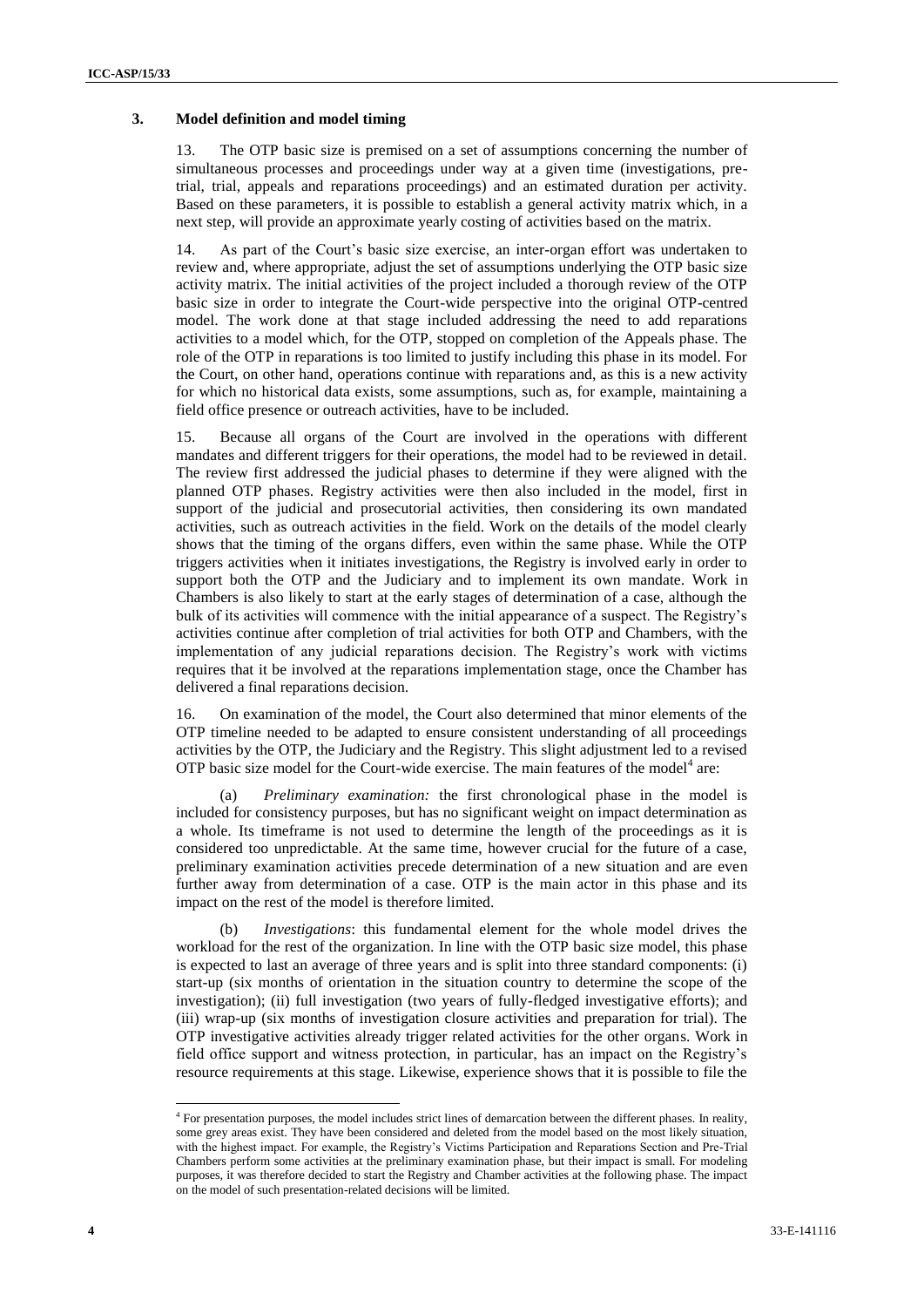first interlocutory appeal at this stage, thereby triggering activities in both Registry and Chambers. The assumptions for this phase have a decisive impact on the rest of the model. The main assumptions are:

(i) Open-ended, in-depth investigations shifting attention to being as trial-ready as possible from the earliest phases of proceedings, such as when seeking a warrant of arrest, and no later than the confirmation of charges hearing;

(ii) For every four arrest warrants, three immediate arrests are assumed, moving directly into the next phase of proceedings (pre-trial);

(iii) A new situation will occur every year;

(iv) Each case leads, in principle, to at least two investigations (i.e. both sides of the issue in question), which will, in principle, be conducted simultaneously.

(c) *Pre-trial phase*: OTP and Judiciary have different approaches to this phase and some activities start at different times. The activities of the two organs are illustrated in Figure 2 below. For OTP, the pre-trial phase can be split into two main phases: an investigative pre-trial phase and a Confirmation Hearing pre-trial phase. During the first phase, a pre-trial team is established within the Prosecution Division. That team further refines the case hypothesis during the investigations. In the second phase, commencing after the warrant of arrest (AWA), the OTP PD pre-trial team works towards the Confirmation of Charges hearing. For the Judiciary, the pre-trial phase starts with the first appearance of a suspect and concludes on the designation of a Trial Chamber bench. For consistency purposes, Registry pre-trial activities are in line with the chambers' timelines (i.e. from the first appearance of a suspect). Registry activities in support of the victims or defence teams prior to the first appearance of the suspect are therefore included in the Registry's "investigation" phase. The pre-trial phase, as agreed inter-organ for the present basic size model, lasts nine months and concludes on completion of the Confirmation of Charges deliberations with designation of a Trial Chamber by the Presidency.

(d) *Trial phase:* This is the central element of the model. This phase is estimated to last an average of three and a half years and has been broken down into smaller components in order to facilitate determination of the relevant linkages and activity drivers for all organs to determine the workload impact. The main idea behind splitting this phase into smaller elements was to be able to distinguish the actual trial hearing period (i.e. when all resources are requested in the courtroom) within the overall trial phase. The trial hearing period, when hearings are in session and all staff involved are actually sitting in the courtroom debating the case, is a particularly resource-intensive period which needs to be clearly identified in order to determine maximum capacity requirements. This is a particularly important building block for the model in determining the maximum courtroom requirements. The components of the trial phase are:

(i) Trial preparation: starting after designation of the bench by the Presidency, the Trial Chamber and other parties to the proceedings prepare for the trial hearings. This period lasts for nine months in the model.

(ii) Trial in session: this element of the trial phase is composed of presentation of the Prosecution and Defence cases (each estimated to last an average of one year). This is the central part of the proceedings towards which all organs were working in earlier phases. For the Registry, all activities in support of judicial proceedings are required at this stage, including its own mandated activities, while all other support activities (both in external operations and administrative or governance operations) remain at a high level before and after this phase.

(iii) For modelling purposes and to simplify the model, statements by victims, closing statements and delivery of the judgment are merged in the last "Judgment" element of the trial phase. This element is estimated to last an average of nine months.

(e) The last judicial phase of a trial has been tagged "Final appeal" in order to differentiate it from interlocutory appeals which take place throughout the life of a case and in respect of which activities are included in the other trial-related phases of the model. The final appeal phase is expected to last an average of one and a half years.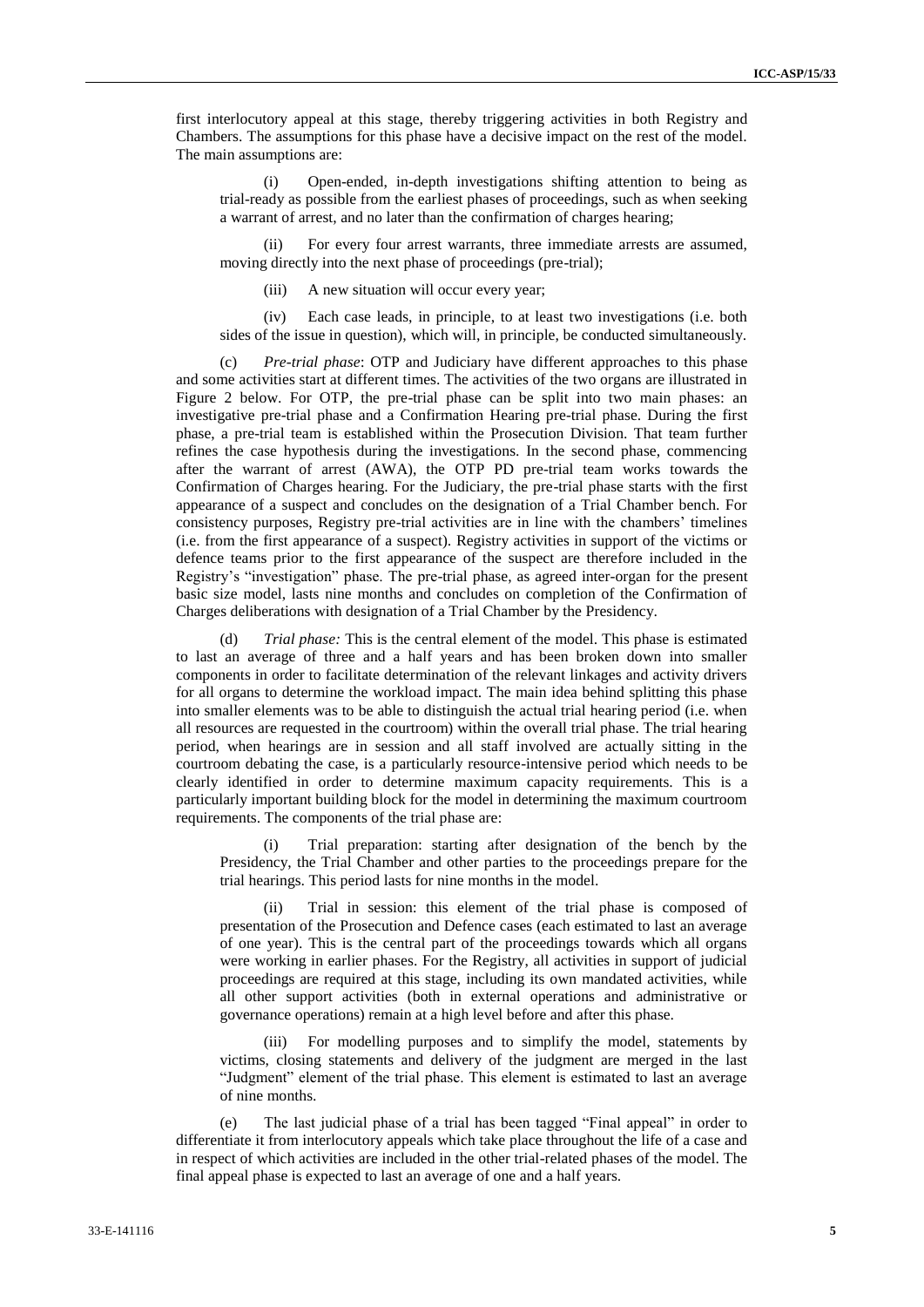(f) The model includes a *Reparations phase* which, for modelling purposes, is considered to last three years. At the time of writing, communications between the Trial Chamber, the Registry's Victims Participation and Reparation Section (VPRS) and the Trust Fund for Victims (TFV) to define the scope and volume of activities of the different parties in the reparations phase are on-going. In the absence of any real-life data for these activities, the Court is aware that any assumption in the model will be uncertain. It therefore limited the reparations period to a minimum of three years, based on the minimum period considered in the original TFV plan. In order to reflect the envisaged reality of this phase in the model, the Court decided to split the *Reparations phase* into two distinct periods: the judicial reparation period, during which the Chambers' decisions are translated into action, mainly by the Registry's VPRS (estimated to last one year), and the reparations implementation period, during which the TFV implements the decisions (estimated to last two years).

17. While reviewing the definition of the phases described above, the Court's interorgan taskforce discussed in detail the estimated average timing of each phase. The results were as follows:



**Figure 1: Court-wide basic size model - timing of phases of proceedings**

18. As pointed out above, work on the details of the model clearly show that the timing of the organs differs, even within the same phase. The following figure illustrates the interaction between the major building blocks of the model, with details of the different timing of activities within selected phases of proceedings. The vertical bars indicate the main milestones for which all actors in the proceedings have the same deadlines. The format follows the Gantt chart principle, i.e. it illustrates the life cycle of a typical case by giving the start and finish dates of its main elements.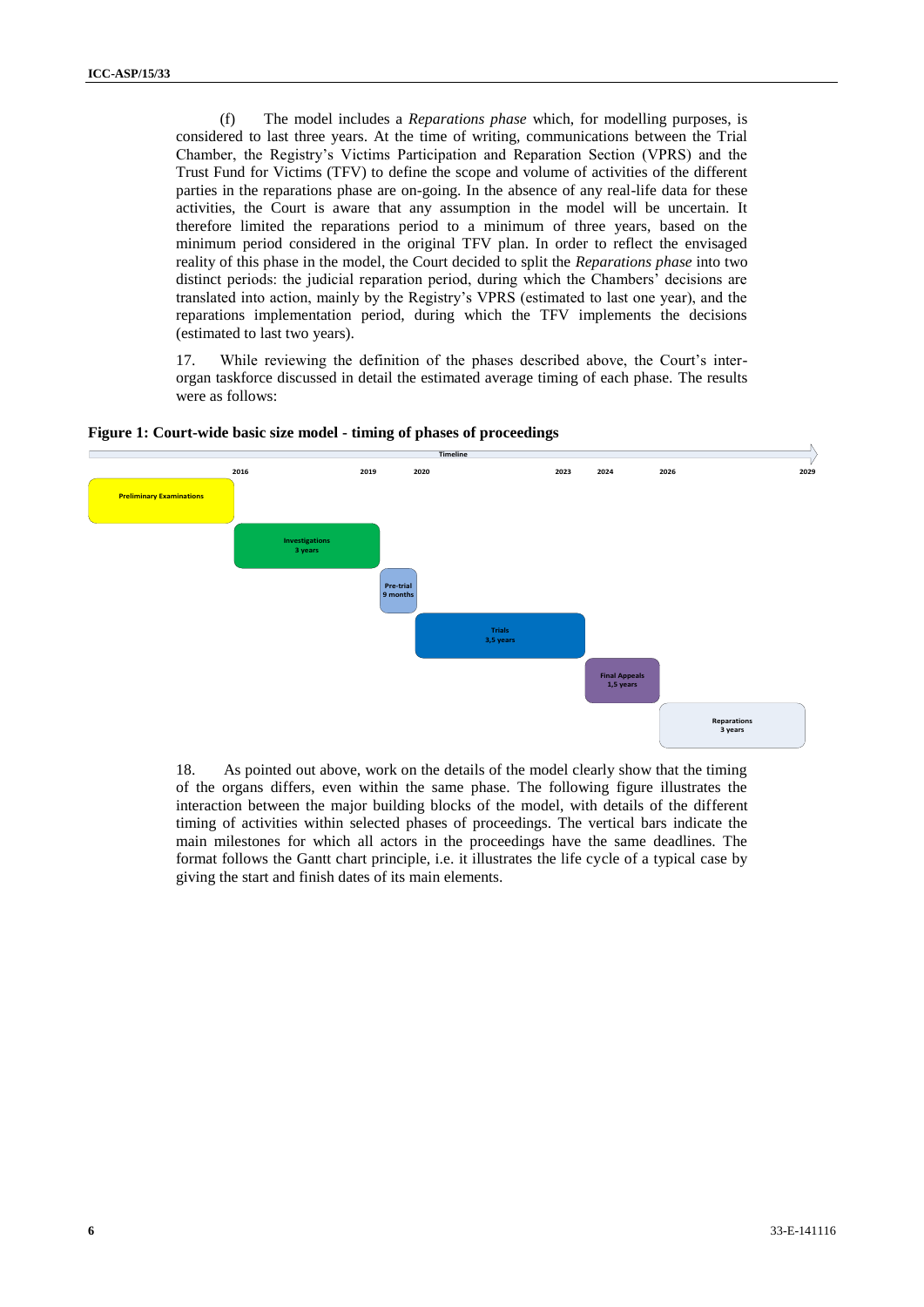



19. It is important to stress that, as indicated in the OTP report,<sup>5</sup> the model presented is based on averages and the duration of cases is likely to differ. The goal of the basic-size exercise is to determine a reasonable basis for determining future resources. The Courtwide model follows the same methodology as the OTP source model. It goes without saying that this practice can provide a generic framework for determining resources, but that the case-by-case reality is bound to be different.

#### **4. Six-year projection – workload agreement**

20. Once the phases of a standard model for the Court had been carefully determined, the inter-organ taskforce discussed estimated workload. For this part of the project, the Court continued to follow the OTP methodology, using two stages: a review of actual ongoing cases in order to fine-tune their integration into the model by adjusting some of the OTP assumptions presented in last year's model, and a projection of estimated judicial activities with the timing agreed in the model and with a breakdown into phases for the coming six years.

21. The OTP model was presented as a three-year model on the basis of expected stabilization of OTP resource requirements after three years. As stated in the OTP basic size document, the Office was willing to revisit this period based on financial feasibility and impact on other organs. For the Court-wide study, it was decided to extend the timeframe by three years, as initial research indicated that the impact of the OTP assumptions on other organs would continue to influence capacity requirements beyond the initial three-year

<sup>1</sup> 5 ICC-ASP/14/21, para. 7.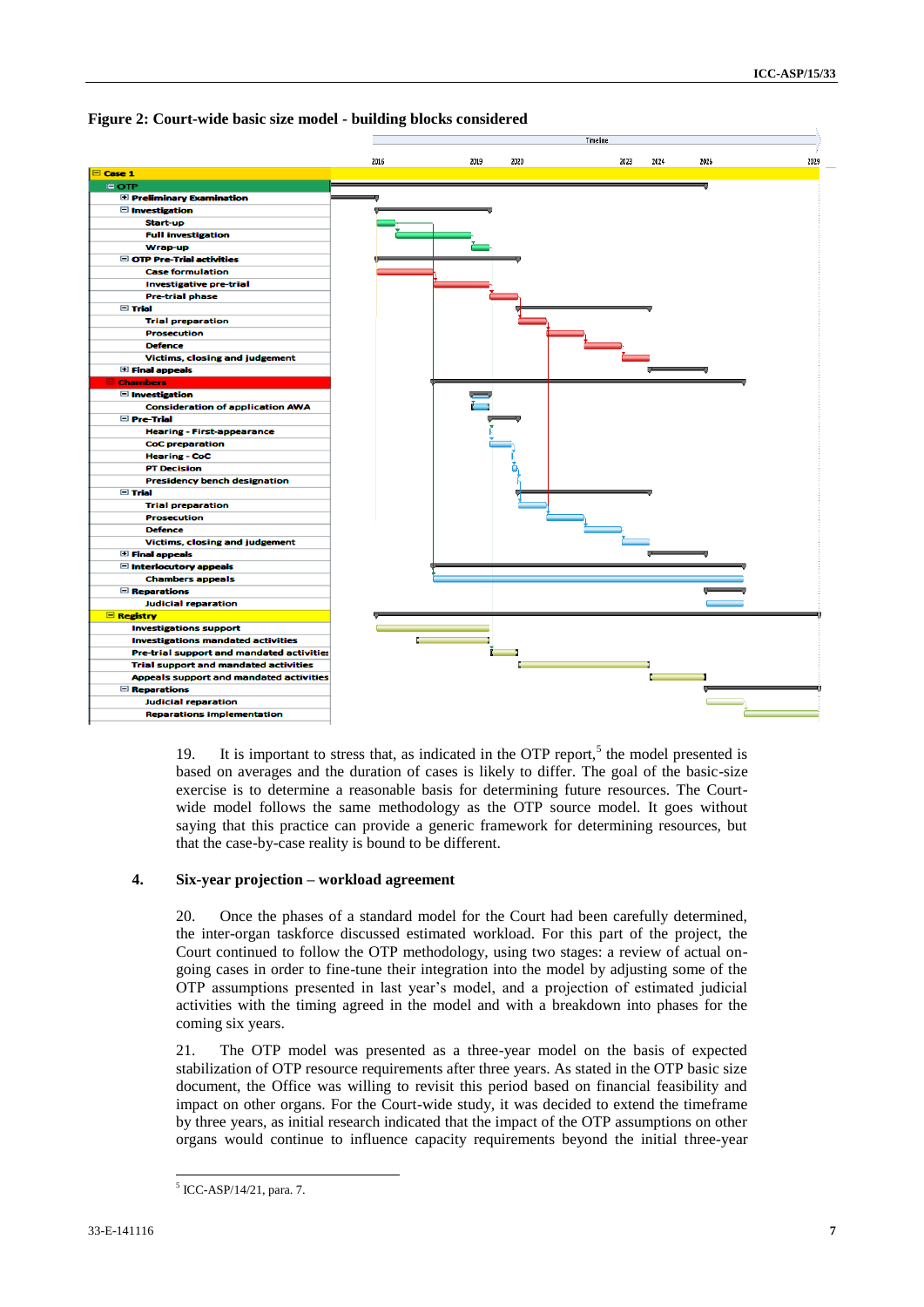period. The Registry, in particular, identified early in the project that where the OTP could rotate resources between or within phases, the Registry would have to maintain its initial resources and include additional resources in some cases, until the model reaches a stable activity level. For example, an OTP trial lawyer can be reassigned to work on different cases, but a translator of a case-specific language cannot necessarily be used in a new case requiring a different language. In the case of translation capacity, the Registry would have to maintain the capacity in language X until the end of the proceedings, while adding new capacity in language Y upon commencement of the other proceedings in a different language.

22. In order to get a better idea of the overall impact of the OTP basic size on the other organs of the Court, it was decided to consider a six-year period that would offer a more extended view of the organization's workload assumptions.

23. The following table summarises the Court's workload assumptions<sup>6</sup> for judicial proceedings in the coming six years:

| Average Number of phases per year               | 2017     | 2018           | 2019           | 2020     | 2021 | 2022           |
|-------------------------------------------------|----------|----------------|----------------|----------|------|----------------|
| Full investigation                              | 3        | 3              | $\overline{4}$ | 5        | 4.5  | 4.5            |
| Wrap-up                                         | 1        | 1              | 0.5            | 0.5      | 1.5  | 1.5            |
| Start-up                                        | 1        | 1              | 1              | 1        | 1.5  | 1.5            |
| Investigation (incl. Start and Wrap-up)         | 5        | 5              | 5.5            | 6.5      | 7.5  | 7.5            |
| Pre Trial                                       | 0.5      | 1.5            | 1.25           | 1.25     | 1.5  | 1              |
| Trial prep                                      | $\Omega$ | 1              | 1.25           | 1        | 1    | $\overline{2}$ |
| Trial (in session)                              | 4.5      | 2.5            | 1.5            | 3.25     | 3    | 2.25           |
| Judgment phase                                  | 0.5      | 1.5            | 1.75           | $\Omega$ | 1.25 | 1.5            |
| Trial (incl. trial prep/session/judgement)      | 5        | 5              | 4.5            | 4.25     | 5.25 | 5.75           |
| Appeal                                          | 1.75     | 1              | 2.75           | 3        | 0.5  | 1.75           |
| Reparations (incl. judicial and implementation) | 2.25     | $\overline{c}$ | $\overline{c}$ | 3        | 4.75 | 4.5            |

#### **5. High-level impact analysis – capacity constraints review**

24. Based on the inter-organ agreement on the elements of the model to be considered, their duration and the consequent impact on the Court's workload, the taskforce was able to perform an initial high-level impact analysis focusing, in particular, on the following capacity constraints:

(a) A maximum of three courtrooms will be available in the coming six years. The permanent premises project has an in-built capacity for a fourth courtroom, but this option would require additional investment and is not needed at present;

(b) The number of judges to deal with all cases brought to the Court is limited to 18 under the Rome Statute, unless the Assembly of States Parties decides to increase that number. For the purposes of this exercise, we have assumed a continuing limit of 18 judges; and

(c) The maximum capacity of the Court's permanent premises is approximately 1,400 workstations.

25. The taskforce focused initially on assessing whether the number of trials envisaged over the course of the coming six years could be accommodated within the constraints of the three available courtrooms. A pre-requisite for the Court is to ensure expeditious

<sup>&</sup>lt;sup>6</sup> The number of investigations depicted in the table below does not alter the capacity foreseen for the OTP under the basic size model, aiming at six full active investigations. Due to the start-up and wrap-up phases, the Office is able to increase the number of simultaneous activities at some points in time, hence the  $>6$  number of active investigations, while the capacity required remains stable at six fully-staffed investigative teams.

 $<sup>7</sup>$  This number (1,382) was based on the original design of the Permanent Premises, and could be reviewed in light</sup> of the actual set-up of the Court in the new premises.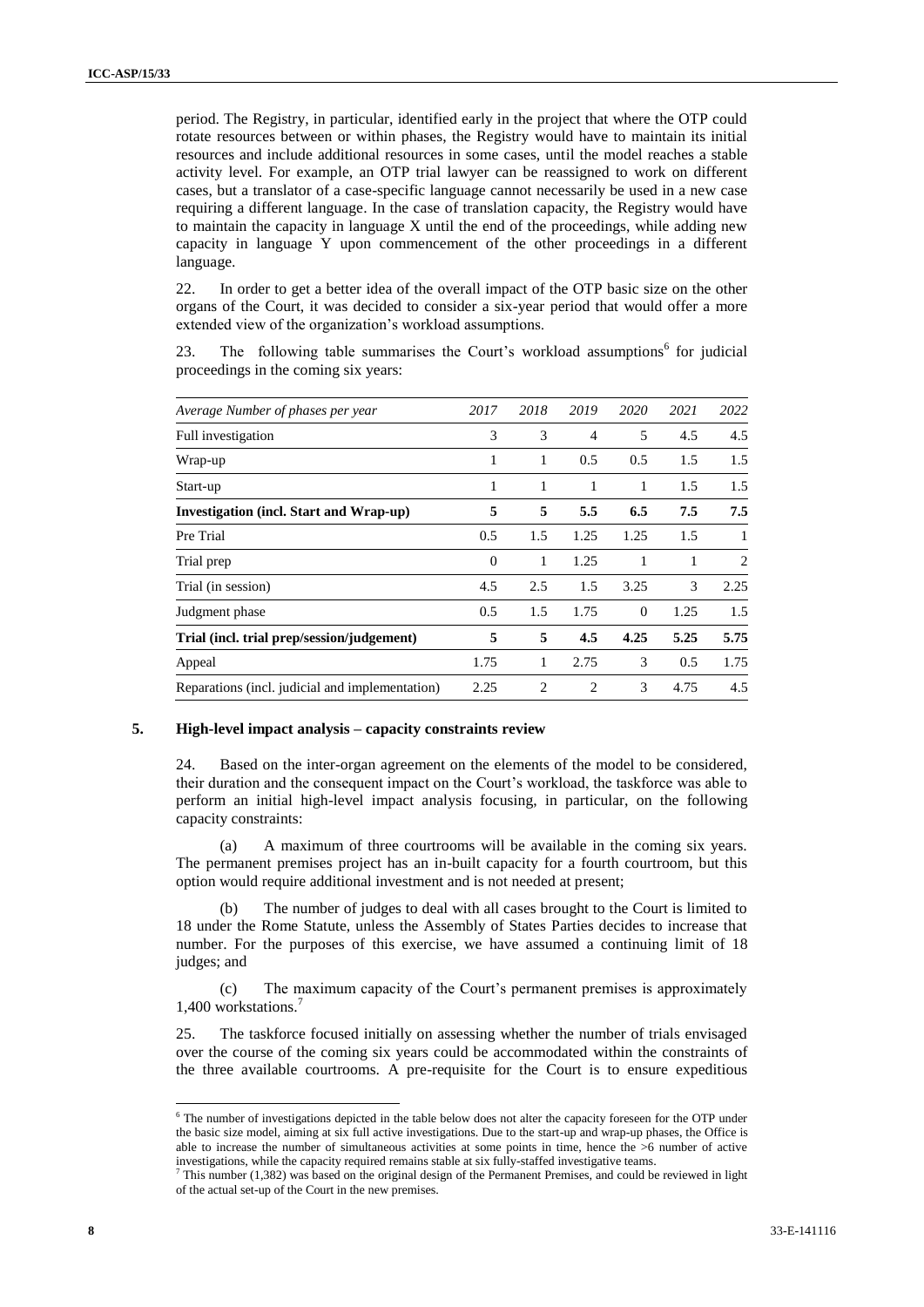proceedings: any systematic and significant delays in the conduct of trial hearings because of a lack of available courtroom resources would raise issues of fairness to the accused (especially those in custody). For the purposes of the present model, the three existing courtrooms are assumed to be available at the maximum of their normal capacities, currently estimated at 215 full hearing days per year, 5 days a week, except during judicial recesses.

26. Using these assumptions, the model revealed that the assumed casework could be accommodated within the normal capacity of three courtrooms, with a single exception within the six-year projection. This was deemed to be within an acceptable average deviation rate and did not appear to create a major bottleneck in the model.

27. The second possible constraint reviewed by the taskforce was the availability of a sufficient number of judges to sit in the different chambers to deal with all cases brought before the Court, as projected by the OTP basic size assumptions. This point will be described in more detail below (see paragraph [53\)](#page-13-0).

28. The last constraint is the number of workstations available at the Court's permanent premises. At this stage of the project, while the Court is still calculating the impact of the model on each of its organs, it is not possible to determine whether the number of available workstations is sufficient. This calculation will only be possible at the end of the project, when all possibilities for all organs have been analysed. In particular, the impact of supporting staff requirements can only be determined once all "variable" resources (i.e. posts linked to cases and judicial proceedings) have been included. The workload of the other organs is impacted by factors such as the number of witnesses, the number of new languages or the number of victims involved in cases. The staffing required for Registry is particularly dependent on such parameters. The total number of staff to be accommodated in the Court's new premises can only be determined once the entire impact analysis has been completed for all phases of the proceedings.

29. Although such a capacity constraint might only become apparent at the end of the project, the Court does not expect it to constitute an obstacle to the OTP basic size. The Court's new premises have been designed to be flexible and adaptable to the needs of the Court. The use of space within the premises could be changed to accommodate more or fewer workstations. Consequently, the analysis of the impact of the model on the number of available workstations should be considered as only one of the indicators to be reviewed in terms of capacity. More information on this constraint will be made available to the Committee on completion of the project.

30. At this stage of the project, the taskforce had to decide how to address the capacity challenge. As is standard practice when confronted with a capacity constraint, the taskforce started looking into possible changes to the model in terms of timing requirements, available resources or scope of activities. Furthermore, while focusing on the Assembly's request that costings be produced for the impact of the OTP basic size, the Court also recognized the value of proposing a model that offers realistic solutions to estimated capacity constraints.

31. It was therefore decided to adjust the model by updating assumptions to fit the reality of the Court as at the beginning of 2016. The different number of cases and, more specifically, the different timing of their phases with a longer timeframe create different output averages. To create the updated model, empirical data of past and present cases and length of phases was assessed; present and anticipated future practice changes were considered for their impact on the proceedings (including relevant policies and practices by the Chambers as outlined in the recently published Chambers Practice Manual); and the availability of judges and their deployment over judicial divisions and chambers was compared with activities projected in the OTP basic size activity matrix. Finally, and importantly, account was taken of budgetary constraints which impact on the OTP and the Registry's capacity to carry out activities as originally foreseen in its basic size activity matrix.

32. In addition, it was agreed to establish a model as close to present and future realities as possible in order to provide a sound basis for the planning and performance of major activities. To this end, present and foreseeable developments and the specific features of each individual case before the Court were also considered.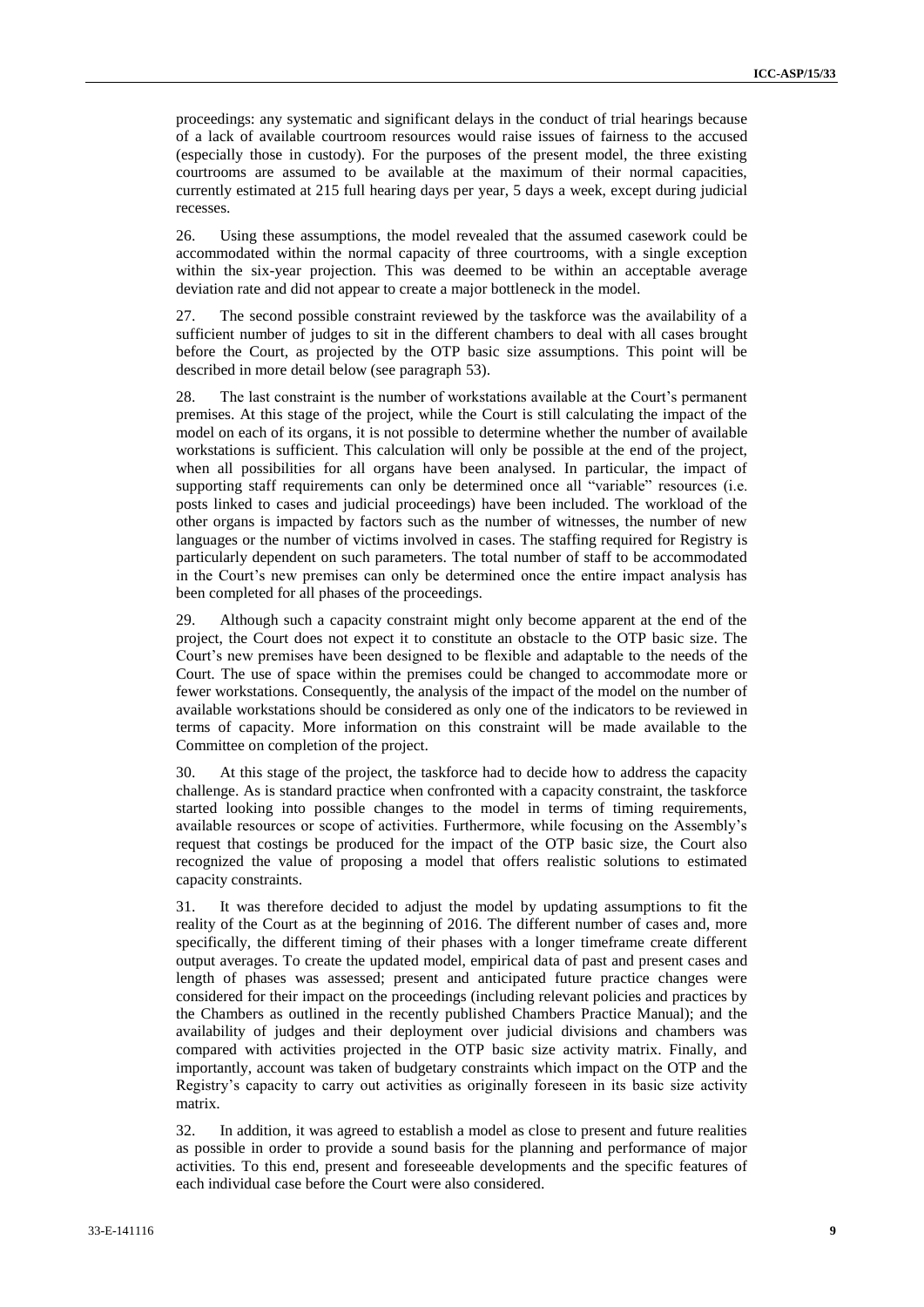33. As a result of an in-depth assessment of all the above factors, the OTP basic size activity matrix was adjusted to correspond to concretely foreseeable activities and limitations, as illustrated in the annex below. The changes were made following two sets of criteria.

(a) Changes to the model based on the reality of judicial proceedings. For example, it was assumed that the trial in the Mali situation would start earlier than expected in the average case timeline. This review has seen similar changes in six of the case assumptions in the model.

(b) Changes to the model based on revised investigative assumptions: in two of the assumed new situations, the revised model includes only one investigation, instead of the assumed two investigations per new situation. In four of the other new situation countries, the start of the investigation was delayed by three to six months, in order to allow reassignment of resources.

34. OTP investigative activities in 2016 have been adjusted in the light of budgetary constraints. As a positive yet unanticipated result of these adjustments, it was ascertained that the model activity matrix can in all likelihood be entertained with the present number of 18 judges.

35. The original OTP basic size envisaged a three-year growth plan to be achieved in  $2018$ . Once it had become clear that certain judicial developments<sup>8</sup> and the resource constraints within which the Office currently operates would affect this anticipated growth plan, the resource trajectory of the OTP was adjusted. A significant portion of demand is formed through the preliminary examination process which determines, to a large extent, how many situations need to be opened. In the basic size document, the OTP predicted, based on past experience and the implementation of the updated prosecutorial strategy, that one new situation would need to be opened every year. This same principle or basic size 'building block' has been retained in the adjusted model.

36. As a result of a number of judicial developments and challenging resource constraints touched upon above, it will not be possible to open a fully-resourced simultaneous investigation in each of the new situations coming out of preliminary examination within the proposed timeframe. Furthermore, for the above-mentioned reasons, the start date of several investigations has been put back leading to a less steep growth path than originally envisaged in the OTP basic size. The image below depicts the described update described above.

<sup>&</sup>lt;sup>8</sup> For instance, due to admissibility requirements, a second investigation into the situation of Georgia did not commence in 2016 as originally foreseen.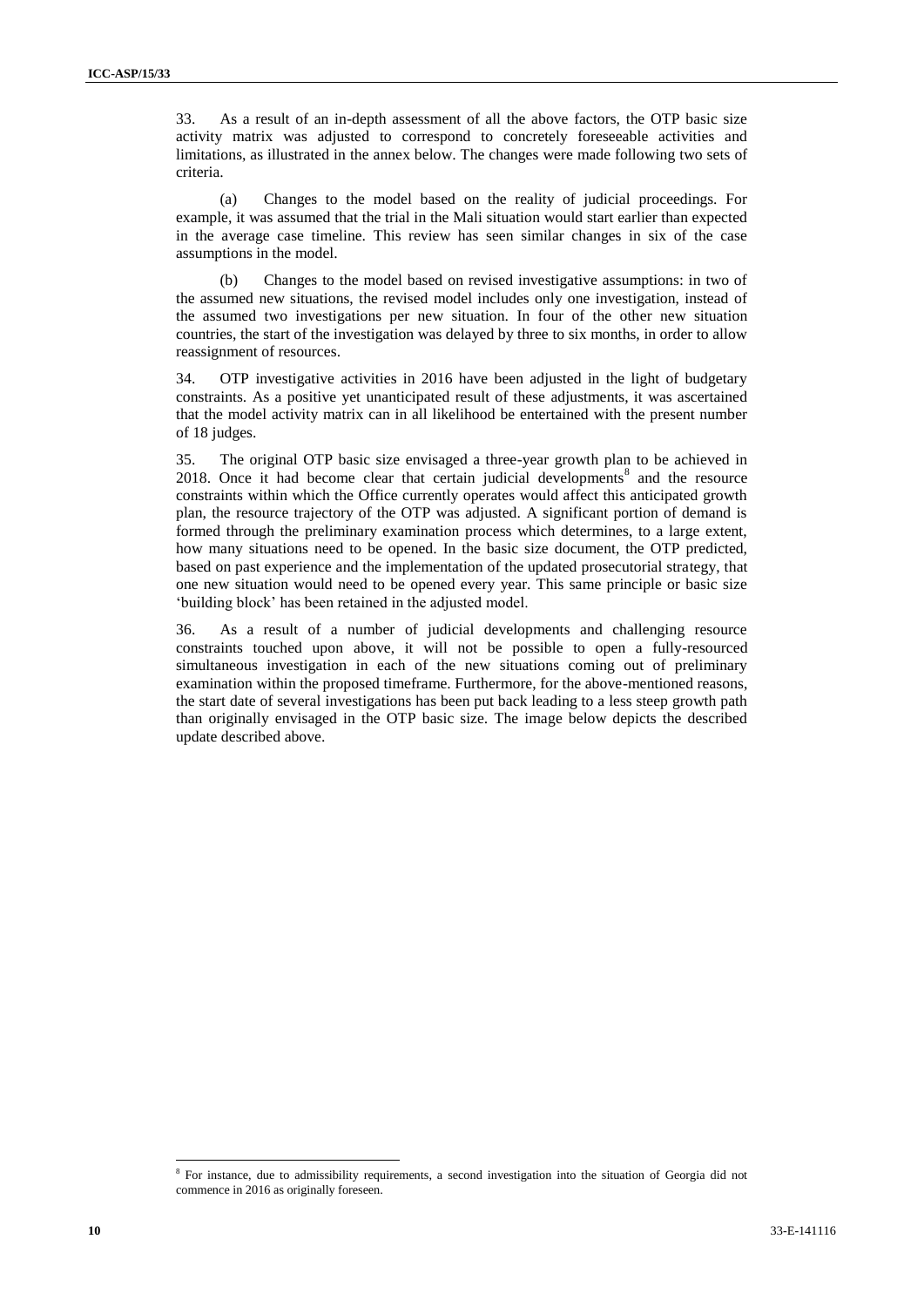

37. The consequences of this adjusted planning are felt Court-wide and on a mid- to long-term basis. The growth of the OTP will follow a less steep path than initially foreseen. In 2017,9 the OTP would have required a basic size of six investigative teams. With the adjusted planning, six investigative teams will not be achieved until 2020. Moreover, the number of trials and the required resources will be reduced following this projection. The average number of trials under the current and next strategic plan will remain at five, while under the previous projection, there would have been an average of six trials10 (including trials that are not in session). Adjusting the basic size projections in the light of the judicial developments and resource constraints has slowed the OTP's growth path. However, the fundamental building blocks constituting the OTP basic size remain valid. The theoretical analysis nevertheless shows that the model, as planned by the OTP, would need to be adjusted on a regular basis to avoid creating capacity constraints for the Court, as pointed out by the OTP in the original basic size report: the model is based on averages which need to be adapted to reality on a regular basis.

Trial – Trial preparation Reparations - implementation

38. For Registry, from the resource increases assessed so far, the main impact is on external operations support but also related support requirements, such as those for Victims and Witnesses support or language support, as detailed in the following sections. From a model perspective, the important element is that the number of assumed field presences intensifies over time: the number of situations increases in the six-year period and the number of countries in which the Court operates approximately doubles. The following statistics reflect the assumed changes in the Court's external operations. It should be noted that the Court differentiates between operations supported from a situation country

<sup>&</sup>lt;sup>9</sup> All assumptions included at this stage in the basic size report are subject to review in the context of the 2017 Proposed Budget exercise. The final and correct numbers will be in the budget document, not in the present update report.

The number of trials does not automatically mirror the number of required teams to deal with those trials. The same applies to investigations or pre-trial. See also footnote 11.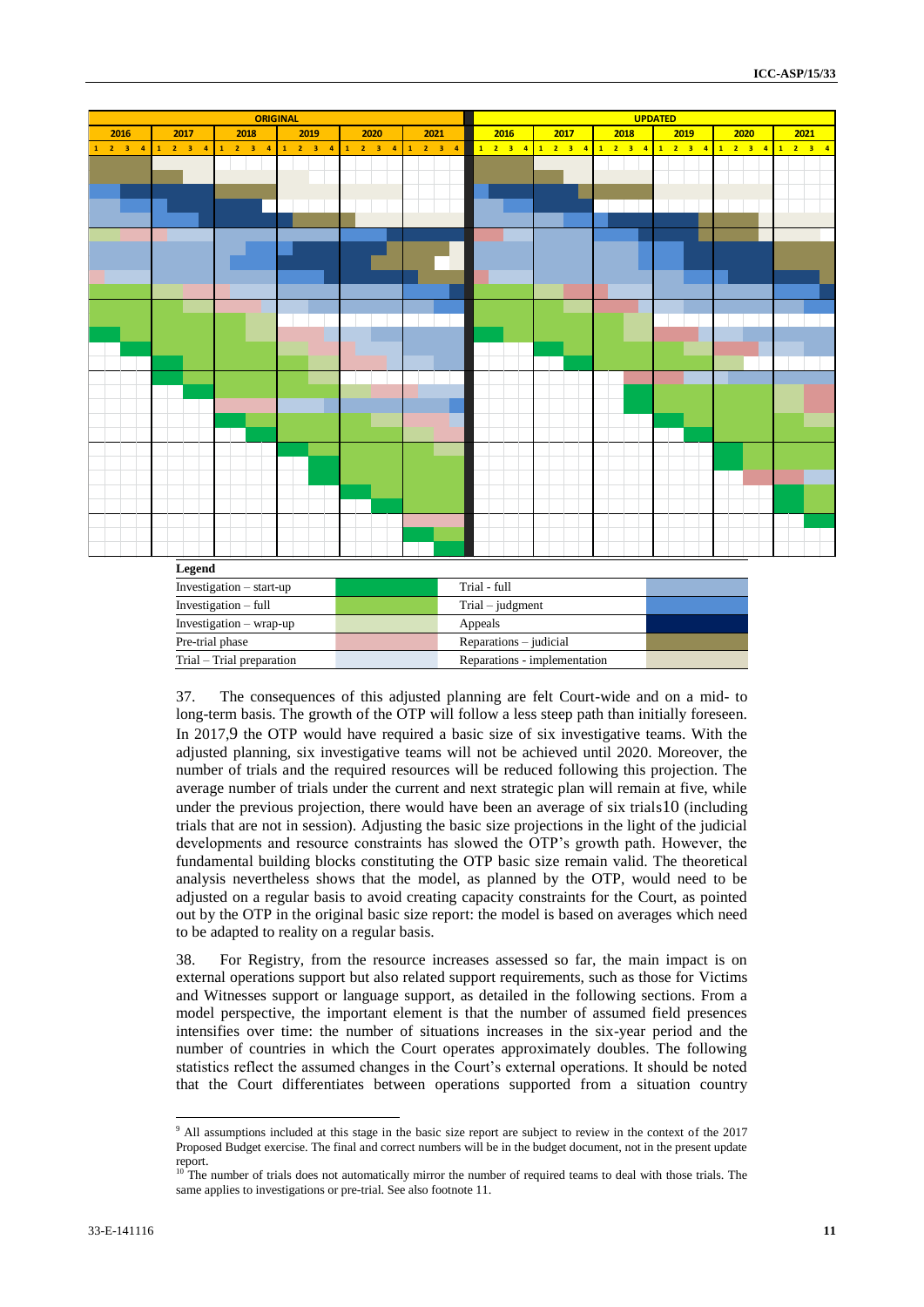| Number of situations and countries | 2017 | 2018 | 2019 | 2020 | 2021 | 2022 | Total | New: 2017 -2022 |
|------------------------------------|------|------|------|------|------|------|-------|-----------------|
| Number of situations               | 13   | 15   | 18   | 19   | 21   | 22   |       |                 |
| Number of countries                |      | 10   |      | 13   | 13   | 15   |       |                 |
| Field Office                       |      |      |      | 10   | 10   |      |       |                 |
| Field base-presence                |      |      |      |      |      | 6    |       |                 |

(requiring a field office) and operations supported from a country neighbouring a situation country (for situations where a fully-fledged field office is not necessary or possible). The resource requirements will be different for the different types of external operation support.

39. The number of Registry field operations staff is estimated to increase significantly in line with the projected activities. At this stage of the project, the Court is still reviewing the parameters inter-organ, to ensure full coordination of activities. Details of the additional resource requirements and costings will be provided to the Committee at the next session. Likewise for the second Registry building block  $-$  judicial support  $-$  work is currently ongoing to estimate the impact of the model. This will be documented and costed in the next report to the Committee.

40. In summary, working through the original OTP assumptions and extending them forward for a further three years produced a result which remained stable for the OTP but risked running into a significant constraint in the current number of judges towards the end of the period. With the adapted model, there is a better fit with currently foreseeable caseload, with likely future average case durations, and with the current number of judges up to 2021.

## **C. Building blocks – model description**

41. In order to explain the different elements involved in the model impact analysis, it was decided to describe its main components per Major Programme below. It should be noted nonetheless, that no organ of the Court acts in isolation: all activities described below for each organ have an impact on the other organs. Although the Registry is described last and its full impact analysis is only starting, because of the way in which the project was set up, starting from the OTP basic size, it is worth pointing out that it is involved in all stages of the proceedings, both in its supporting role and in performing its mandated activities. Issues such as language support, witness protection, legal aid or victim participation run throughout the life cycle of each case. While the following presentation is made on an organ-by-organ basis, all activities are interlinked and all work in parallel throughout the life of a case.

#### **6. Reminder of OTP basic size main assumptions and conclusions**

42. The OTP basic size, developed in line with the OTP strategic plan 2016-2018, maintains a "demand-driven" approach but uses estimates as a basis on which to prioritize, to a reasonable degree, its investigative and prosecutorial activities. The ability to prioritize, rather than following a full demand-driven approach, allows stability of resources. The main assumptions and conclusions of the basic size take into account what is already certain and what can be reasonably expected within its estimates. As indicated in the original basic size document,<sup>11</sup> the OTP projections will be updated every three years in conjunction with the issuance of a new strategic plan, thus enabling, *inter alia*, a review of whether the projections still match a reasonable level of prioritization.

- 43. The forecast of estimated demand identified the following yearly level of activities:
	- (a) Preliminary examinations 9
	- (b) New situations under investigation 1
	- (c) Full investigations (teams) 6

<sup>1</sup>  $11$  ICC-ASP/14/21, para. 8.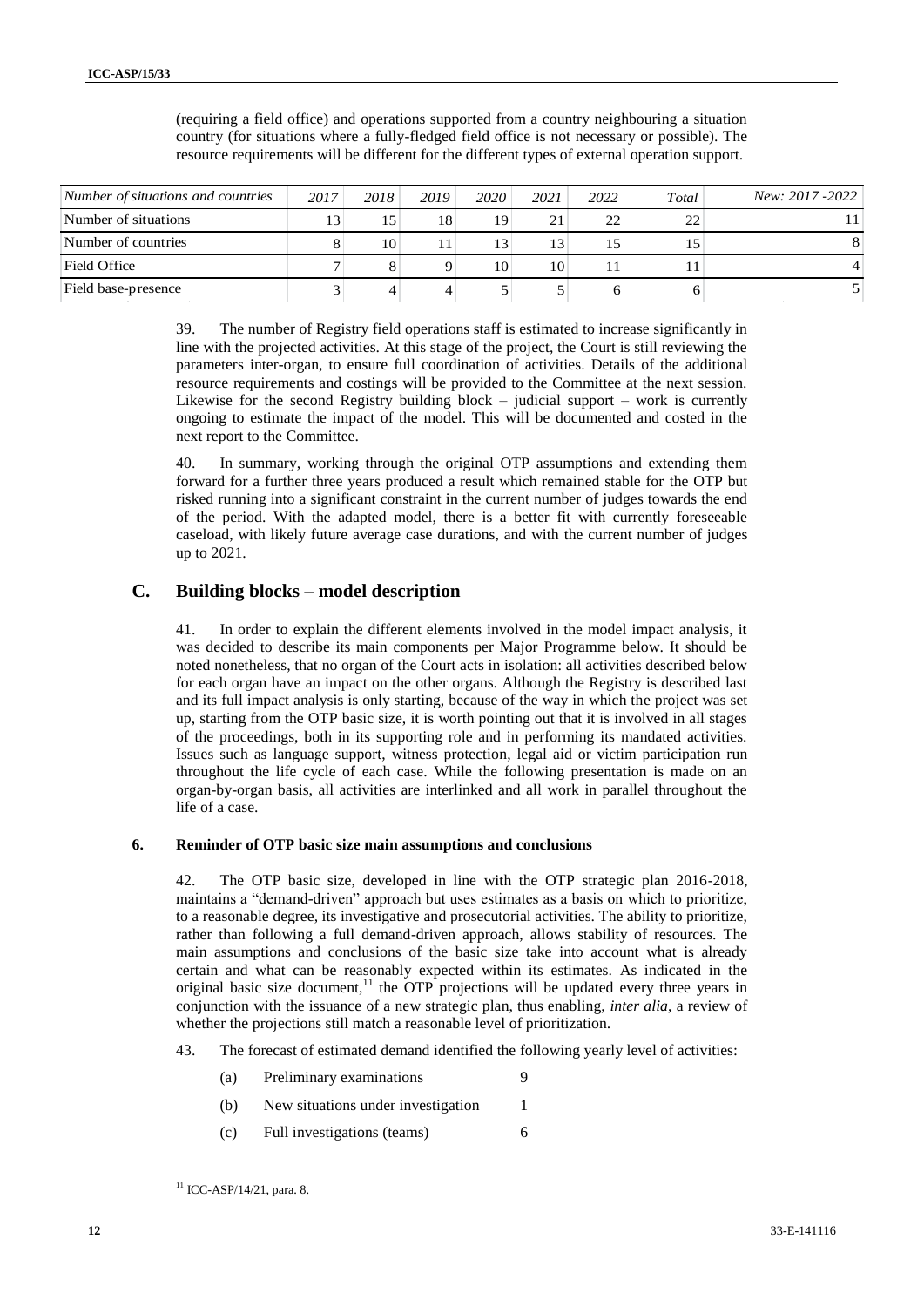- (d) Investigations with arrest pending<sup>12</sup> 9
- (e) Pre-trial phase (teams) 5
- (f) Trial phase (teams) 5
- $(g)$  Final appeals 2

44. This annual level of activities also shows that within Preliminary Examination, while the overall number remains stable, there is an expectation to open two new preliminary examinations and to close two. It is expected that 75 per cent of investigations will lead to an immediate arrest, while on average, one investigation in the hibernation phase (pending arrest) will be re-activated every three years.

45. As well as identifying the level of activities, the in-depth modelling allowed for an accurate overview of the inter-relation between the different phases of the work activities and made it possible to map both the timescale and the work effort required. The diagram below gives an overview of the investigative and prosecutorial phases and their timescales. Upon further consultation with the other organs, minor changes to the original modelling of the different phases were made, as explained above. The Pre-Trial phase has been extended by three months, the Trial phase by six months and the Appeals phase has been reduced by six months. The total accumulated difference with respect to the original model is therefore minimal: an additional three months are added to the total duration.



#### **7. Investigation building blocks**

46. The Investigation phase consists of a start-up phase, a full investigation and a wrapup phase. During the start-up, information, knowledge and contacts are handed over from the preliminary examination team to the newly created integrated team. The integrated team studies the culture and context of the country and the preliminary examination material, while security and operational assessments are undertaken in order to set up operations in the field. Missions are undertaken to identify sources of information, establish a network of cooperation, organize logistics and help narrow down the possible cases to be investigated, from a relevance and feasibility perspective. All in all, the average duration of a start-up phase is six months.

47. The start-up phase is followed by the full two-year investigation. Its duration is determined by the throughput time to take sufficient statements. To consider an investigation as trial-ready, the OTP has suggested that 50 to 60 trial witnesses are required. In applying the ratio of previous investigations, approximately 170 witness statements need to be taken and 340 individuals need to be screened. Noting that the OTP basic size investigative teams consists of four pairs of investigators who are able to interview an average of 85 witnesses a year, it will take two years to collect sufficient testimonial evidence. In addition, investigations are focusing increasingly on the collection of alternative forms of evidence.

<sup>1</sup> <sup>12</sup> Previously referred to as 'Hibernated investigation'.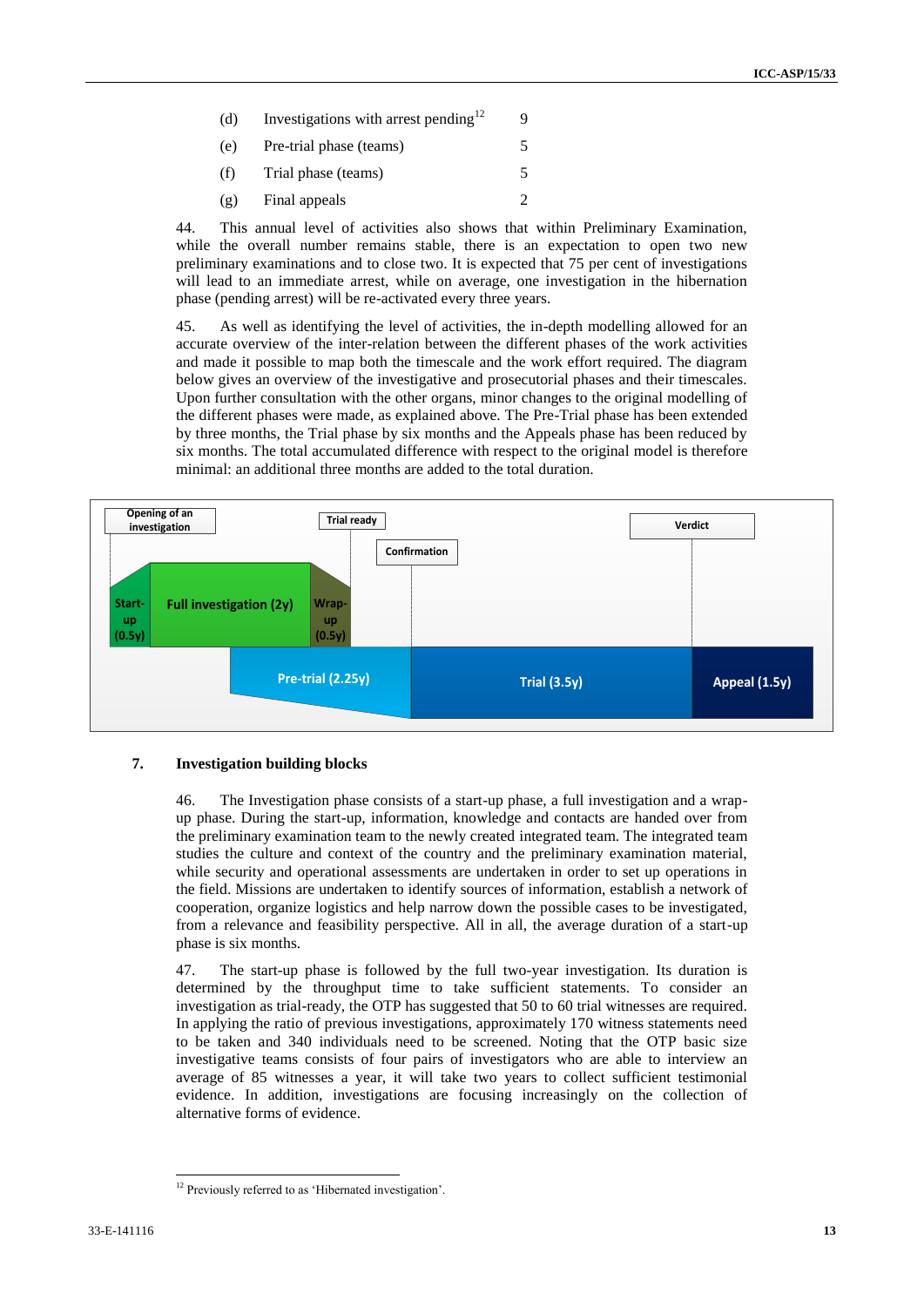48. During the six-month wrap-up phase, the remaining investigative steps are taken and measures put in place to maintain contact with witnesses and ensure their protection. If there is no expectation of an imminent arrest, then steps are taken to organize the case files so that the investigation can be hibernated.

49. The OTP basic size determined that six investigative teams are required for the expected workload. This expected workload has been determined by applying the total duration of three years to past investigations, in addition to starting parallel investigations each time this could have been envisaged. The average number of situations coming out of preliminary examination and the de-hibernation ratio have also been taken into account, leading to the conclusion that with an average of six parallel full investigations, the Office would have been able to deal appropriately with the demand, while having to prioritize investigations reasonably.

#### **8. Prosecution building blocks**

50. With regard to prosecutions, the required resources vary over time, depending on the stage of proceedings. Over the course of an investigation, the team of prosecutors will grow depending on the required workload that chronologically builds up towards a Case Hypothesis formulation, Arrest Warrant Application (AWA), Confirmation of Charges and trial. The Senior Trial Lawyer (STL) is entrusted with the task of leading the integrated team and does so from the start of an investigation. The STL is assisted by other trial lawyers, legal or trial support assistants and a case manager. Given the multitude of prosecutorial activities required, such as disclosure, evidence review, drafting of legal texts, interaction with Chambers and legal analysis, the prosecution team can grow to a total of 12 persons. This is the maximum size of a prosecution team and is reached during the trial stage.

51. As with the investigative phase, the duration of the trial stage is also determined by the volume of evidentiary materials presented. A higher number of witnesses providing testimonial evidence will result in a lengthier trial. Having sufficient trial lawyers allows for a steady and expeditious presentation. On average, examination of a single witness in court requires three to four days. Witnesses will go through the process of preparation, proofing when authorized by Chambers, examination and review. For the required 50 to 60 trial witnesses, the process will take approximately one year.

52. The OTP basic size has determined that five pre-trial and trial teams are required. The number of pre-trial teams is determined on the basis of active investigations reaching the halfway point, the number of de-hibernated cases and the number of investigations resulting in an immediate arrest. The number of trial teams, also set at five, is fully dependent on the output of investigations. Applying the ratio of 75 per cent of investigations immediately moving to trial and the above-mentioned projected duration of a trial phase, it is assumed that five trial teams will have the capacity to deal with the number of anticipated trials, as projected in the OTP basic size document.

#### **9. Chambers assumptions**

<span id="page-13-0"></span>53. Chambers assumptions are guided by the underlying premise that judicial activities need to be conducted within the overall number of readily available courtrooms (three) and the statutory default number of judges  $(18)$ .<sup>13</sup> Specifically in terms of courtroom activity, these key constricting factors lead to a case matrix, outlined graphically below, which caters for an absolute maximum of four cases at the trial hearing phase that can run simultaneously (but see paragraph 57 below for the potential constraints on achieving this).

54. Similarly, the case load at the Pre-Trial and Appeals phases will be affected by the overall premise of 18 judges, allowing for no more than three simultaneous pre-trial proceedings in court (between the initial appearance and the decision on the confirmation of the charges) and two to three final appeals<sup>14</sup> simultaneously.

 $13$  See article 36(1) of the Rome Statute.

<sup>&</sup>lt;sup>14</sup> Including interlocutory appeals on a rolling basis.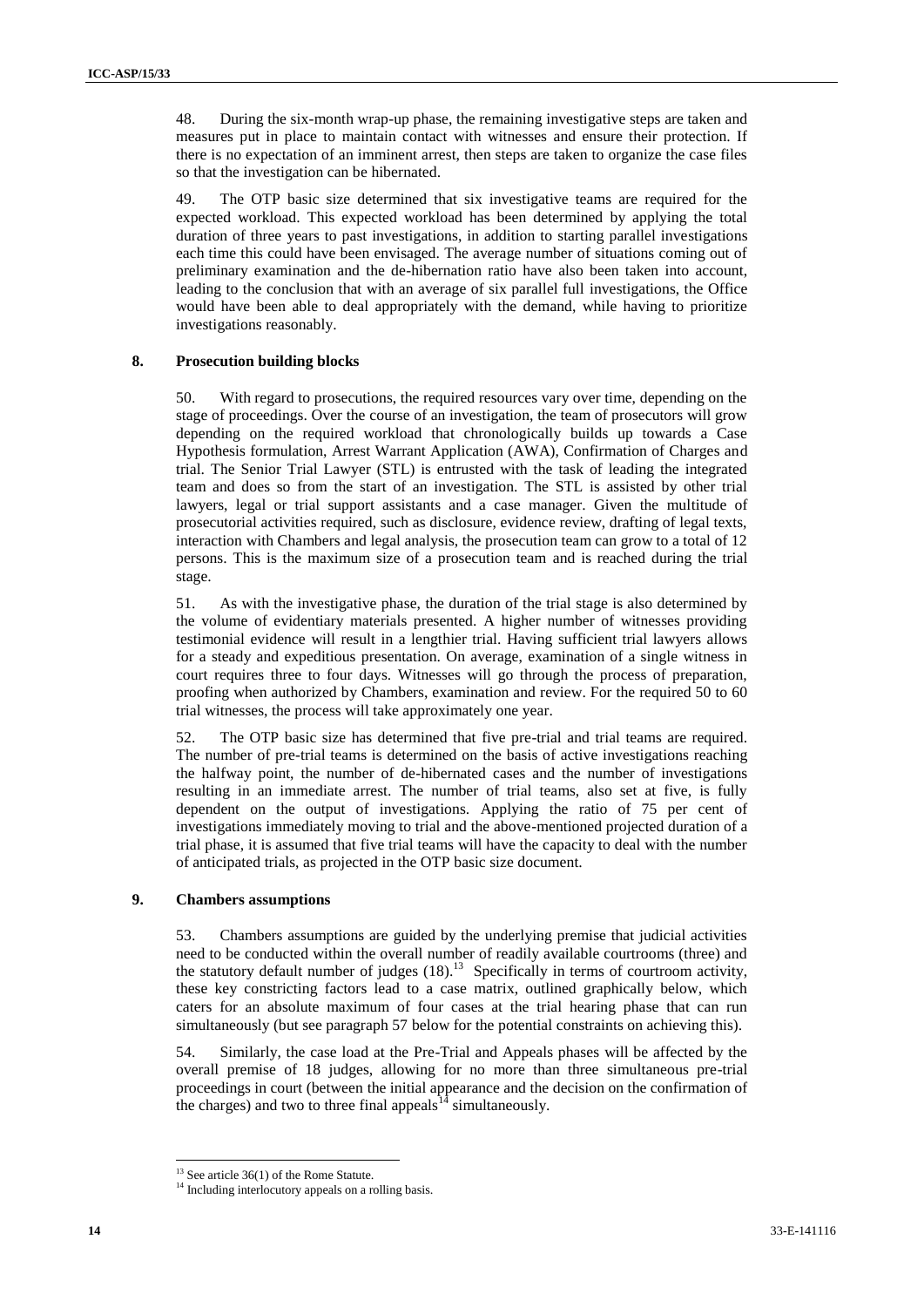55. Finally, a maximum of three reparations cases simultaneously before Chambers is foreseen in the model.

56. Present calculations include a certain level of "confliction" of judges preventing them from sitting on certain cases due to their prior involvement in earlier stages of that same case (be that pre-trial or an interlocutory appeal replacing a conflicted judge of the Appeals Division).

57. Current casework already requires all pre-trial judges to also sit as members of trial chambers, and one trial judge to also sit as a member of a pre-trial chamber. In addition, judges from both pre-trial and trial chambers are required from time to time to replace regular appeal judges who are conflicted. Involvement in such an appeal will normally prevent the substitute judge from sitting as a trial judge on the same case. Article 39(4) of the Statute also specifically prohibits a judge who has sat in pre-trial proceedings from sitting on the trial of the same case. Taken together, these confliction principles substantially limit the number of judges who are, in practice, available to sit on any particular trial. Furthermore, the more that pre-trial judges are drawn into sitting in trials, the tighter the overall constraints become. At present, the level of cross-confliction is just manageable with the existing number of judges and immediately foreseeable trial caseload. The replacement of six existing judges in March 2018 should ease the position by temporarily reducing the overall level of confliction. However, the Judiciary reiterates that any calculations regarding the availability and/or level of confliction of judges cannot be made with accuracy beyond March 2018, when the next changeover of elected judges will occur, and much will depend on how they are finally assigned to divisions and cases by the next Presidency.<sup>15</sup>

58. Confliction will continue to be a constraint on the practical availability of judges for both trials and appeals, and could become a significant delaying factor over time, if more casework accumulates in practice than is currently assumed in the model. Similarly, significantly longer hearings than presently assumed can cause log jams; delays can be caused by a number of unforeseeable and unquantifiable case-specific factors (e.g. witness (un)availability or in-case litigation requiring resolution by the Appeals Chamber). The current adapted model remains very sensitive to these factors as it outlines the absolute maximum capacity within the model parameters.

<sup>&</sup>lt;sup>15</sup> See article 39(1) of the Statute and rule 4bis of the Rules of Procedure and Evidence.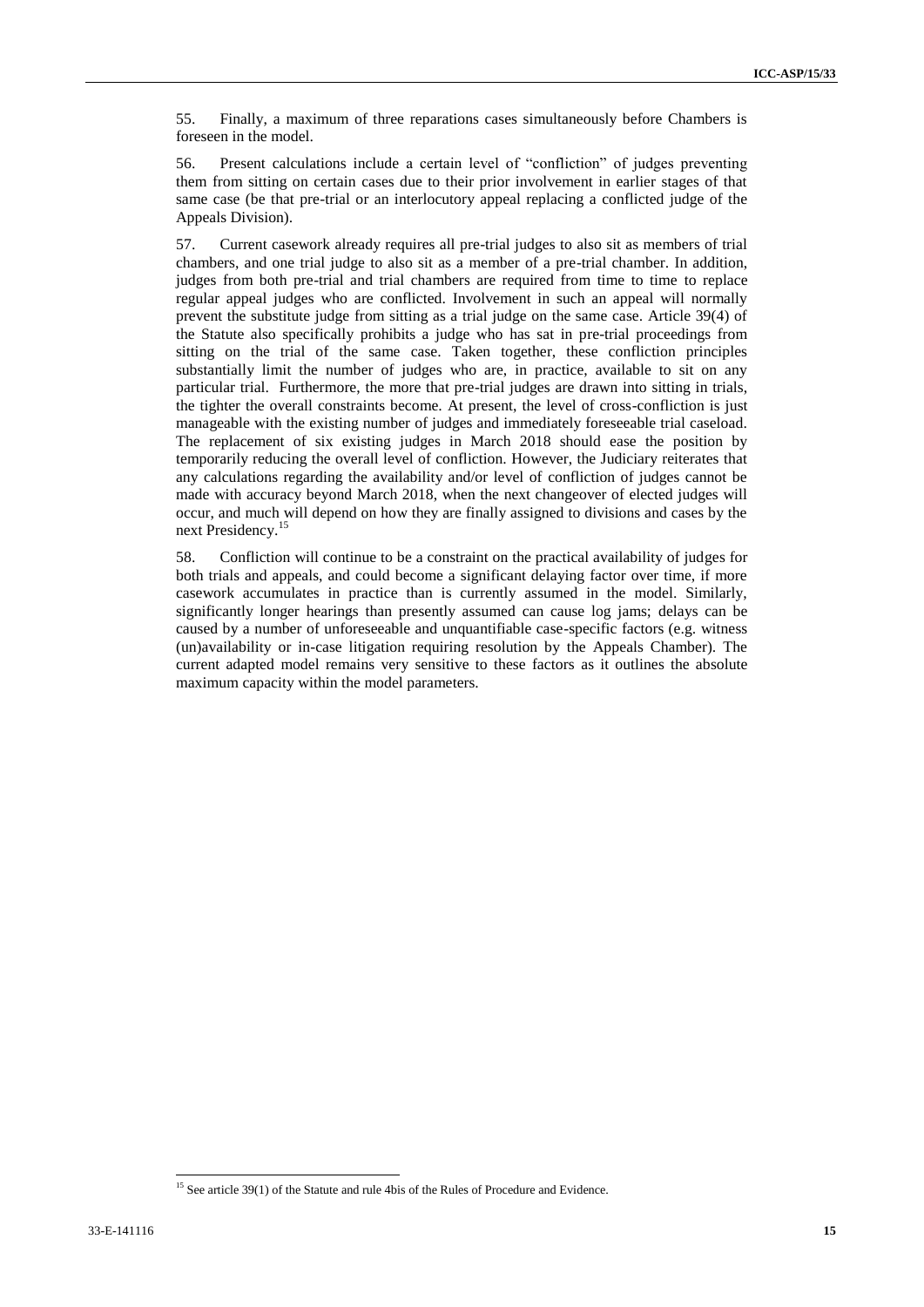



#### **10. Registry assumption**

59. The methodology chosen by the OTP creates a high level of assumptions in the analysis of the impact on the Registry operations. While it is appropriate for the OTP to base the model on averages, such averages are not always available to the Court (for example, the length or scope of reparations activities). The Registry has taken a conservative approach with regard to its OTP basic size impact analysis by including the strict minimum necessary to support operations based on moderate assumptions, in order not to artificially inflate the model's impact. The Registry nevertheless wishes draw the Committee's attention to the fact that the impact presented could differ significantly in reality. For example, if language requirements are greater than the assumed two languages per case, Registry language operations will expand. Likewise, if the scope of cases goes beyond the moderate assumption (one accused per case), the Registry will require additional resources to perform its mandate to support the defence and victims.

60. With these caveats in mind, the Registry has analysed the areas in which the OTP basic size has the biggest impact for the Registry: operational support, with a particular emphasis on external operations support, and judicial operations support. At the time of writing, the impact on a third Registry building block (i.e. management support) has not yet been quantified, as it will be primarily determined by the results of the first building blocks for all organs.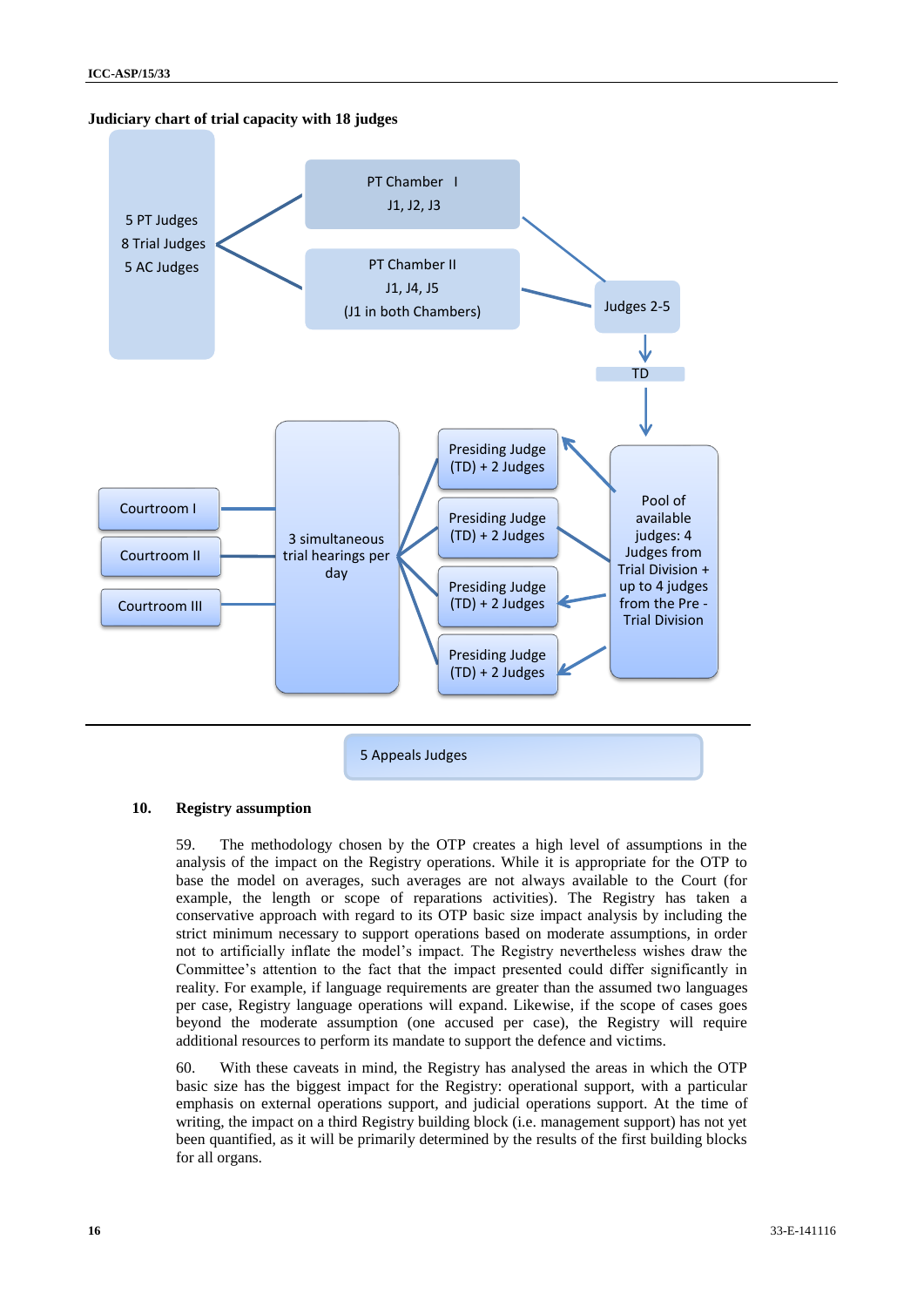#### **11. External operations support**

61. With the estimated workload in the Court-wide basic size model, the Court is forecasting an increase in the number of situations and an approximate doubling of situation countries in the coming years. Because the level support in field operations is mainly influenced by the availability of funds and is not limited by any specific capacity constraints, field operation support does not constitute a bottleneck for the model. At the same time, the financial impact of the assumptions is expected to be significant. The new Division of External Operations, created during the Registry *Re*Vision project, focuses on centralizing Registry functions that support the Court's judicial cooperation activities, as well as the generic external relations and cooperation function (such as the negotiation of MOD or other agreements) under the same strategic leadership. The division also centralizes and facilitates all field coordination and support activities, including those Registry functions that have an impact on the Court's public image and outreach. Because any increases in external operations activities impact the work of this Division, it will be important to analyse the impact of the model on the Division. The main external operational support elements that will be used to determine this impact, as well as the impact on some related Sections of the Division of Judicial Services will be:

(a) Witness-related activities: in particular, the number of witnesses covered by the Court's duty of care or under other types of protection measure (this includes assumptions on the average family size and duration of protection) will be considered. Although this activity is also related to courtroom support, its main impact is in terms of field operations and it is therefore included in this section of the report. In that context, the number of rule 68 interventions will also be reviewed in light of their impact on the required legal services of the Registry.

(b) Field Office activities: the volume and scope of infrastructure to be put in place for field operations support (i.e. field offices and field presences), taking into account the logistical support requirements of all parties involved in the field operations (OTP, Defence, TFV, VPRS, Outreach). The opening and exit strategies for the field support operations will also have an impact on the volume of operations.

(c) Outreach activities: taking into account the judicial and prosecutorial parameters of each case, as well as the specific features (political, security, etc.) of each situation, the volume of outreach operations and their set-up can differ from case to case. The assumed volume of outreach operations for the basic size average will need to be determined carefully.

(d) Cooperation activities: determining the impact of multiple cooperation activities that need to take place in support of external operations, in particular in support of judicial and situation related cooperation issues.

62. In order to determine the forecast workload and operations for the above-mentioned elements, the level of security support offered by host State countries in all field operations is considered to be average. This average can only be described vaguely as "not too high and not too low". It is important to remember that any fluctuation in the level of security offered to Court staff working in a situation country would have a huge impact on the scope, type and cost of operations in the field. The model is not a precise budgeting exercise, but reflects a possible range of support, considering so-called average conditions.

63. Each of the elements included above has an impact on the Registry's workload in support of the Court's operations. They will be further discussed with the taskforce in order to ensure full transparency between the organs on the assumptions used. For example, the Registry assumptions could be that, upon completion of the appeals phase of a case in a situation, where no other case is ongoing, victims and witness support activities will gradually reduce to the point where field offices can be exited. Such assumptions need to be discussed with all organs, including the Trust Fund for Victims which will be largely responsible for the reparations implementation phase and whose operational model could then be expected to rely on missions from headquarters rather than on a field-based staff presence, depending on the circumstances. Should this assumption be agreed, on a tentative basis for the sole purpose of the model, then it will be possible for the number of field offices and field presences to be determined accurately for each year in the model and the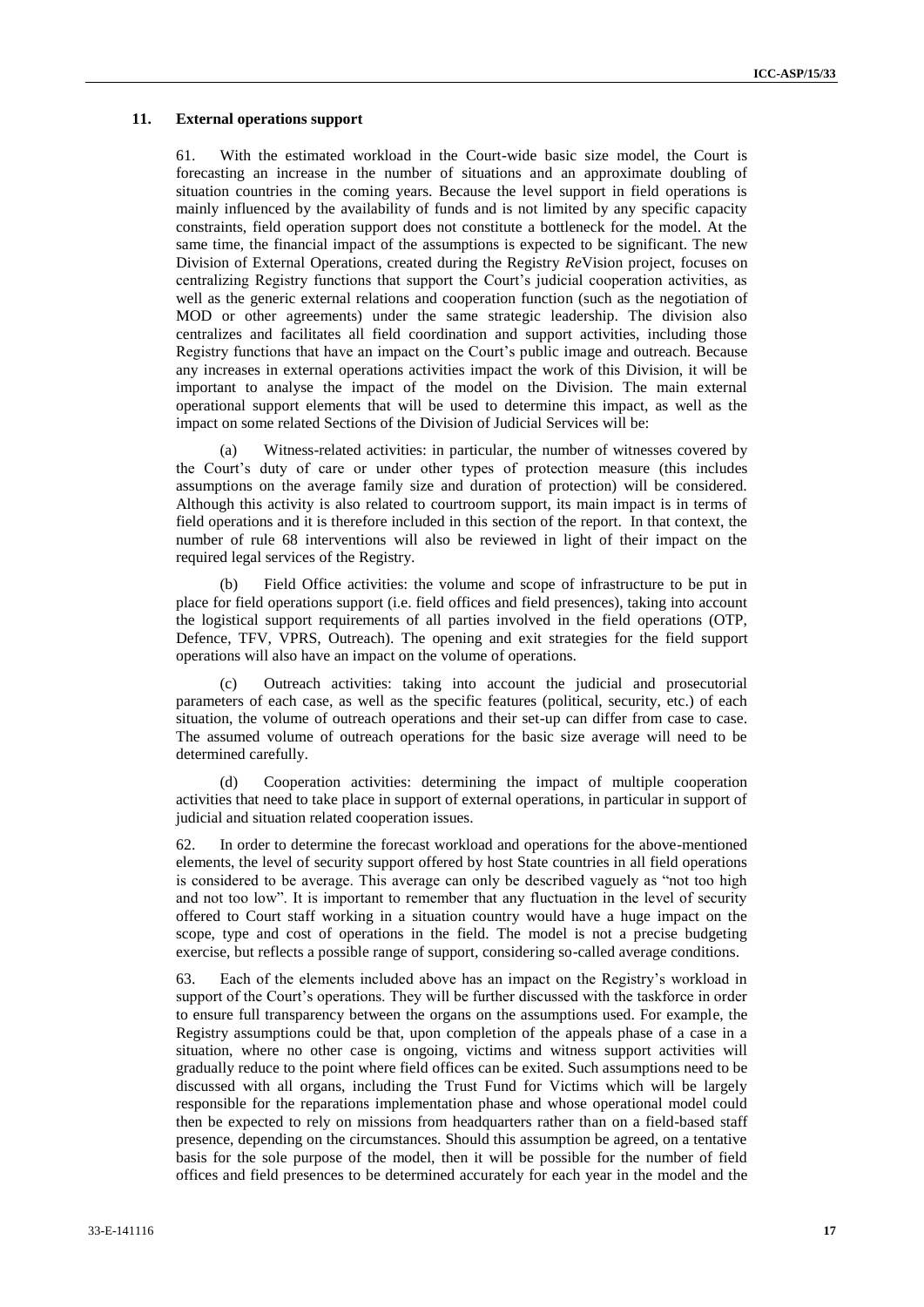number of Registry staff members assumed to be present in support of field operations. It will then be possible to calculate its financial impact.

64. As stated above, the basic size assumptions regarding the number of witnesses under protection have a significant impact on the activities of the Registry. As the duty of care is handed over from the OTP to the Registry in the early stages of judicial activities, demands on Registry operations in the field remain high until completion of a case. At present, the model assumes end of care for all witnesses six months after the end of the final appeal. It means that Victims and Witness Protection teams are involved to support witness testimonies for all cases during most of the life-cycle of a case (taking into account the continuum of services put in place between OTP and Registry in this particular function). Such involvement remains important, even when cases are not brought directly to trial, as we have seen in past hibernated cases.

65. Likewise, the mandate of the Registry requires special attention to victim participation. The assumptions regarding the number of victims in the OTP basic size are not precise, as this is not an influential factor for the OTP. The Court is still in the process of determining a realistic number of affected victims to be included in the "average" case depicted in the basic size. Discussions are ongoing on the scope of the cases, according to the new OTP strategy, and on the possible range of victims that should be considered for participation. The scope of Registry activities in that context will depend largely on the agreed parameters. Such activities start at the beginning of the investigation phase and are expected to continue until the end of the reparations phase.

#### **12. Judicial operations support**

66. As with external operations support, some judicial operation support assumptions have a significant impact on the level of resources required by the Registry. As for the previous building block, one Registry division, the Division of Judicial Services, is particularly impacted by these assumptions. The main judicial operations support elements are:

(a) Courtroom activities: services of the Division are impacted by the number of courtrooms operating and the estimated number of days of operation for all Chambers (Pre-Trial, Trial, Appeals and Reparations). With a model projecting full utilization of the three courtrooms for long periods, full capacity in courtroom management and courtroom support would be required. With a full courtroom utilization scheme, any operational delay translates into a delay in judicial proceedings. Such delays should therefore be kept to a minimum and reasonable capacity resources and procedures will be discussed inter-organ to ensure smooth proceedings. For example, it will be important to determine the level of language resources necessary to ensure continuity. In that context, services provided by Registry are not limited to translation and interpretation, but include court reporters and text processors for the production of real-time transcripts;

(b) Victim-related activities: the number of victims to be supported by the Victims Participation and Reparations section has an impact on the volume of operations both in the field and at headquarters. As this activity is directly linked to the courtroom proceedings, the impact will be reviewed within this building block of the Registry;

(c) Legal aid and detention: the Registry administers the legal aid scheme in support of victim and defence teams in the proceedings. Those teams are involved early in the proceedings and are active in all phases in which accused or victims are involved, following both OTP and Chambers' activities. The accused and victims requiring legal aid therefore come at a cost for Registry, and that cost includes the resources required for management of the scheme and operational maintenance of the detention centre; and

Language activities: although this element is also related to field operations, its main impact is in terms of courtroom support. It is therefore included in this section of the report. It is of particular significance for the Registry as the nature of the activity means that the effect of new languages is cumulative and resources cannot easily be redeployed or allocated to multiple cases: experts in a specific situation language cannot always be used in other cases, thereby limiting any potential economies of scale.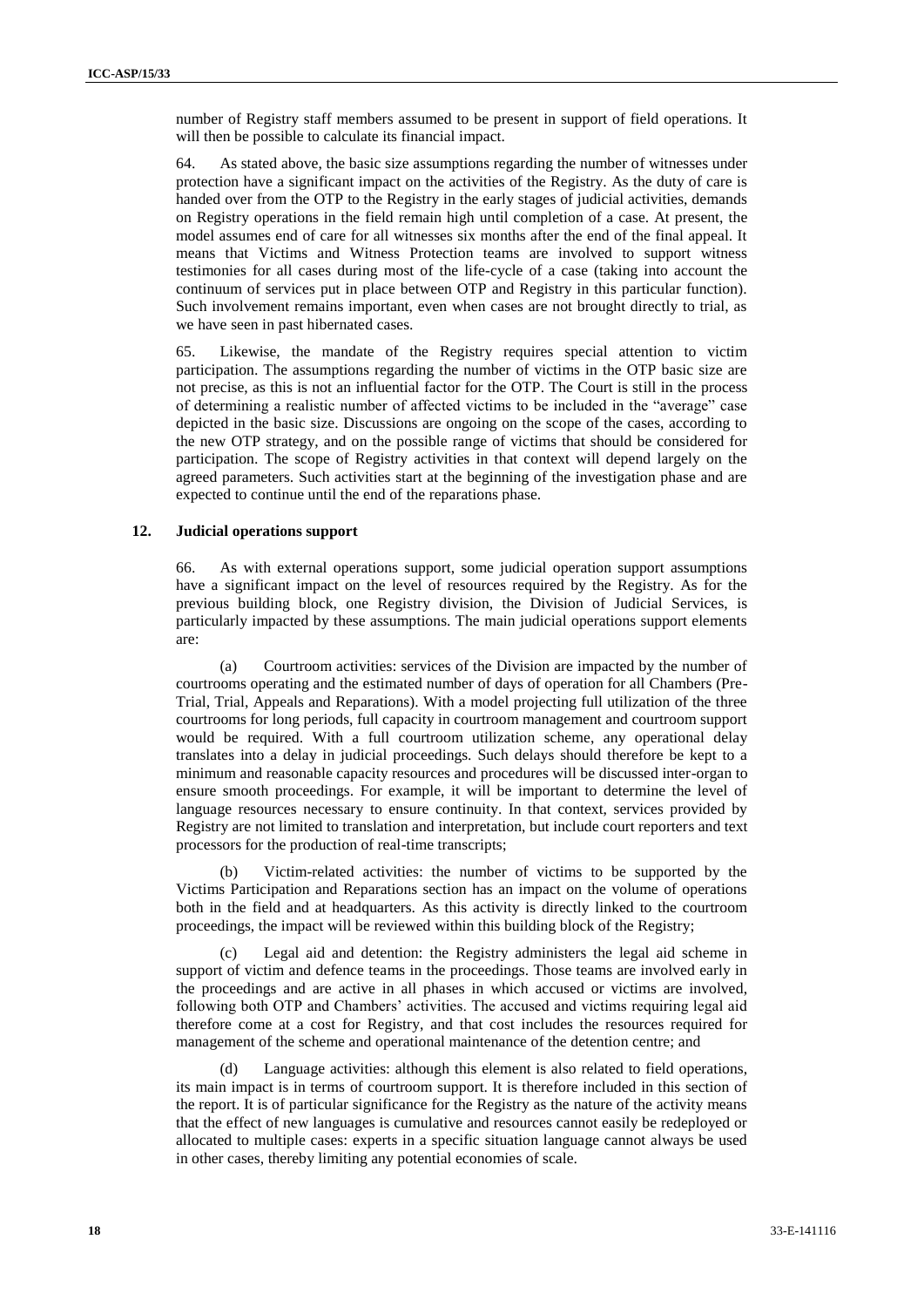67. In the next phase of the project, these assumptions will be further reviewed and discussed by the taskforce in order to ensure Court-wide agreement on the presumed impact of the model. It has already been agreed that the number of courtrooms is decisive in determining the maximum level of activities, as described above, and the Registry's resource requirements are closely linked to this element. The number of hibernated cases will also be taken into account at that stage, because while the OTP can reallocate most resources during "hibernation", the Registry might have to maintain more activities, thus increasing the cumulative impact of the model.

68. In conclusion, although less prominently present than other parties in the proceedings, the Registry is closely involved in all judicial phases: the timing and scope of judicial activities have a direct impact on the resources required by the Registry. Details of these requirements will be carefully documented in the next phase of the project.

#### **13. Management support**

69. Eventually, for the purposes of the model, the Registry will need to project its needs in terms of management support, following the methodology used by the OTP. The impact of the model on this Division is expected to be less than on the others as it possesses a capacity to absorb some additional volume requirements. With the exception of some General Services resources directly linked to field operations (for premises and vehicle fleet maintenance), most managerial, operational or administrative support activities assist multiple sections and different organs simultaneously. Most of the resource capacity for the Registry's support and management activities will therefore be calculated in the same way as for the OTP, by linking support activities directly to all mandated activities and, where applicable, by providing justification for the remaining activities.

70. The Registry provides a wide range of administrative support activities to the Court as a whole, mainly concentrated within its Division of Management Services but including additional support teams such as Information Management Services Section (IMSS) or generic language services. Although the OTP basic size is not expected to have major impact on this area of the Registry, some targeted resources needs might be determined as a consequence of increased judicial and prosecutorial activities assumptions. Such needs will be discussed and agreed transparently between organs.

#### **14. Project next steps**

71. The project is currently ongoing, as described at the beginning of the report. The three organs are carefully reviewing the impact of the detailed assumptions on their activities, as per the agreed inter-organ model of the OTP basic size. This phase will be followed by the costing and budgetary impact of the model for the whole Court. This will require further detailing of the assumptions, ensuring in the first place that staffing requirements are set out at grade level for budgetary estimates. Non-staff costs will also have to be estimated for the whole Court, looking first, at any major investments that would be required as a direct result of the new assumptions, and second, at possible required project costs. The results of these two last phases will be presented in a report to the Committee at its twenty-seventh session.

72. At this stage of the project, and taking into account the activities described above, the Court would welcome guidance from the Committee on the methodology chosen and on whether the approach taken will meet the Committee's expectations with regard to the impact of the OTP basic size on the Court as whole.